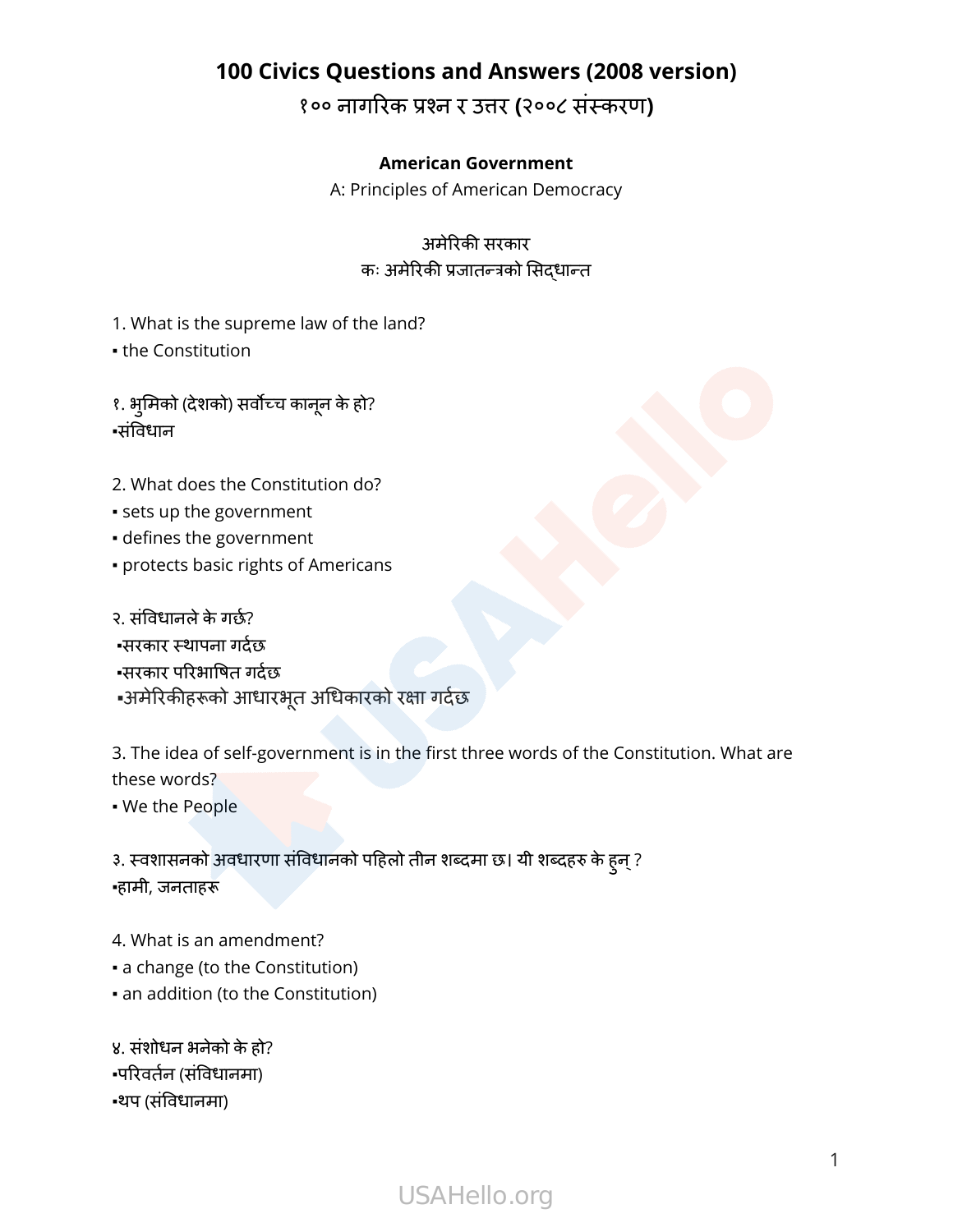5. What do we call the first ten amendments to the Constitution?

▪ the Bill of Rights

५. हामीले संविधानका पहिला दश संशोधनलाई के भन्छौँ?

▪अधिकारको विधेयक

6. What is one right or freedom from the First Amendment?\*

- speech
- religion
- assembly
- press
- petition the government
- ६. पहिलो संशोधनको एक अधिकार वा स्वतन्त्रता के हो?\*

▪वाक स्वतन्त्रता

- ▪धार्मिक स्वतन्त्रता
- भेला हुने स्वतन्त्रता
- ▪प्रेस स्वतन्त्रता
- ▪सरकारलाई याचना गर्ने स्वतन्त्रता

7. How many amendments does the Constitution have?

▪ twenty-seven (27)

७. संविधानमा कति वटा संशोधनहरु गरिएका छन?्

▪ सत्ताईस (२७)

- 8. What did the Declaration of Independence do?
- announced our independence (from Great Britain)
- declared our independence (from Great Britain)
- said that the United States is free (from Great Britain)
- ८. स्वतन्त्रताको घोषणालेकेगर्यो ?
- हाम्रो स्वतन्त्रताको घोषणा गरियो (ग्रेट ब्रिटेनबाट)
- हाम्रो स्वतन्त्रताको घोषणा गरियो (ग्रेट ब्रिटेनबाट)
- संयक्ुत राज्य अमेरिका स्वतन्त्र छ भन्यो (ग्रेट ब्रिटेनबाट)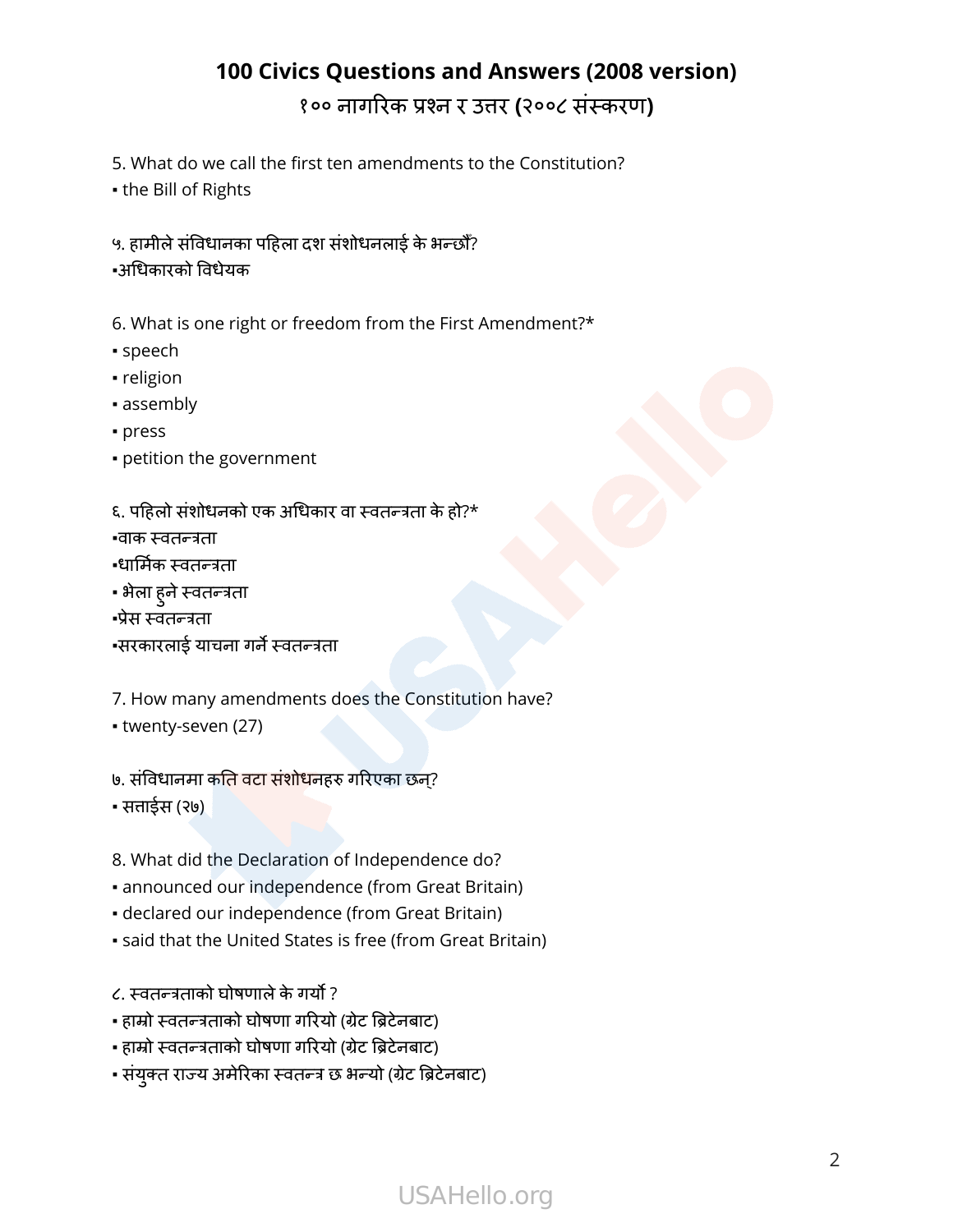- 9. What are two rights in the Declaration of Independence?
- life
- liberty
- pursuit of happiness
- ९. स्वतन्त्रताको घोषणापत्रमा दुईवटा अधिकार के के छन्?
- जीवन
- स्वतन्त्रता
- सुखको खोजी
- 10. What is freedom of religion?
- You can practice any religion, or not practice a religion.

१०. धार्मिक स्वतन्त्रता भनेको के हो?

- तपाईंले कुनै पनि धर्म अभ्यास गर्न वा नगर्न सक्नुहुन्छ।
- 11. What is the economic system in the United States?\*
- the capitalist economy
- market economy
- ११. संयुक्त राज्य अमेरिकाको आर्थिक प्रणाली के हो ?\*
- पूँजीवादी अर्थव्यवस्था
- बजार अर्थव्यवस्था
- 12. What is the "rule of law"?
- Everyone must follow the law.
- Leaders must obey the law.
- The government must obey the law.
- No one is above the law.
- १२. "कान्नी राज" भनेको के हो?
- सबैलेनियम-काननु पालना गर्नुपर्नुर्छ।
- नेताहरूले कानूनको पालना गर्नै पर्दछ।
- सरकारले नियम कान्नको पालना गर्नुपर्छ।
- कोही पनि कान्नमन्दा माथि ह्न सक्दैन।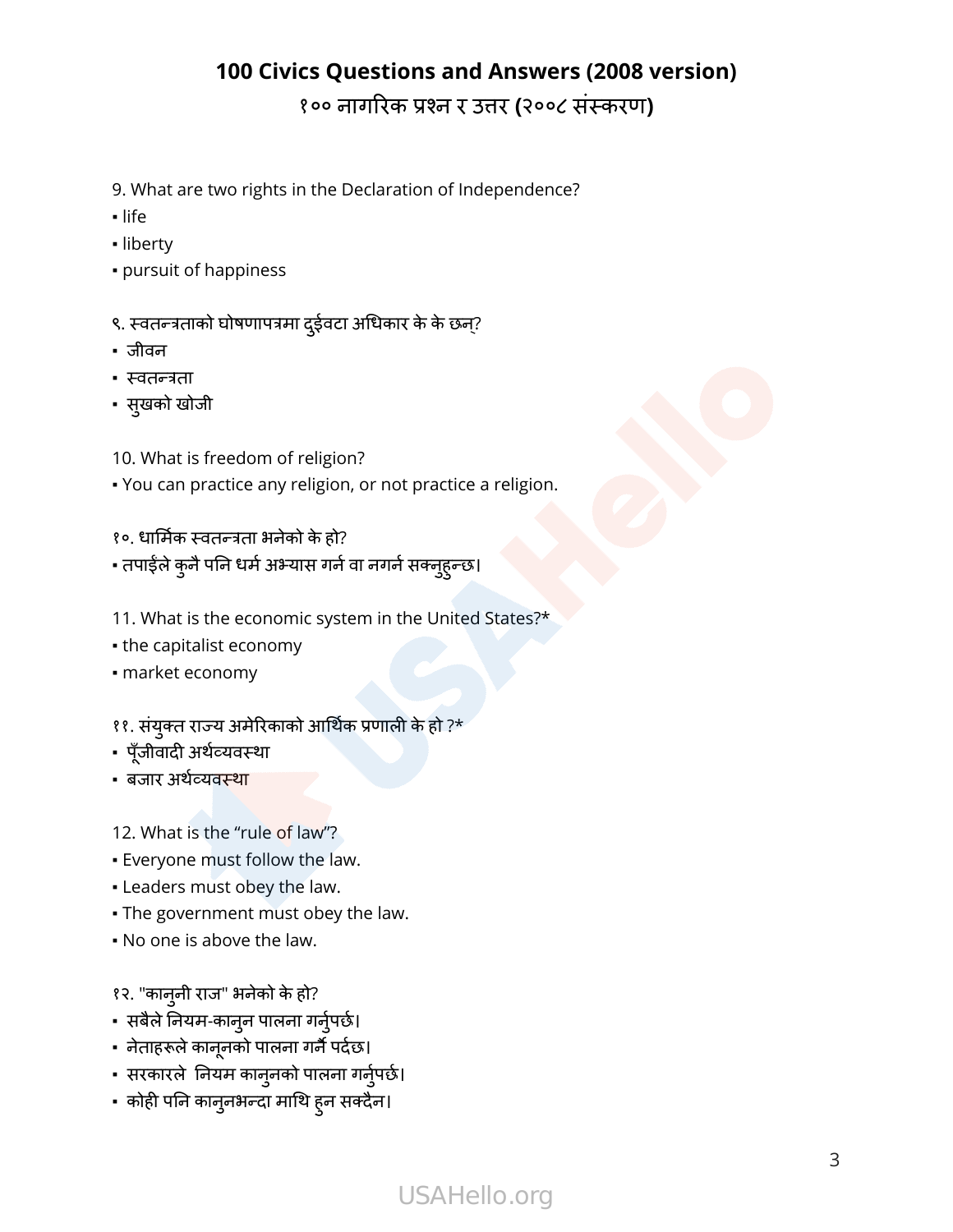#### B: System of Government ख: सरकारको प्रणाली

- 13. Name one branch or part of the government.\*
- Congress
- legislative
- President
- executive
- the courts
- judicial

#### १३. सरकारको एउटा हाङ्गा वा अङ्गको नाम दिन्होस्।\*

- संसद् (काङ्ग्रेस)
- विधायिका
- राष्ट्रपति
- कार्यकारिणी
- अदालतहरू
- न्यायपालिका

14. What stops one branch of government from becoming too powerful?

- checks and balances
- the separation of powers

१४. कुन कुराले सरकारको एउटा शाखालाई अत्यन्त शक्तिशाली हुनबाट रोक्छ?

- जाँच र सन्तुलन
- शक्ति पृथकीकरण
- 15. Who is in charge of the executive branch?
- the President
- १५. कार्यकारी शाखाको प्रमखु को हुन?्
- राष्ट्रपति
- 16. Who makes federal laws?
- Congress
- Senate and House (of Representatives)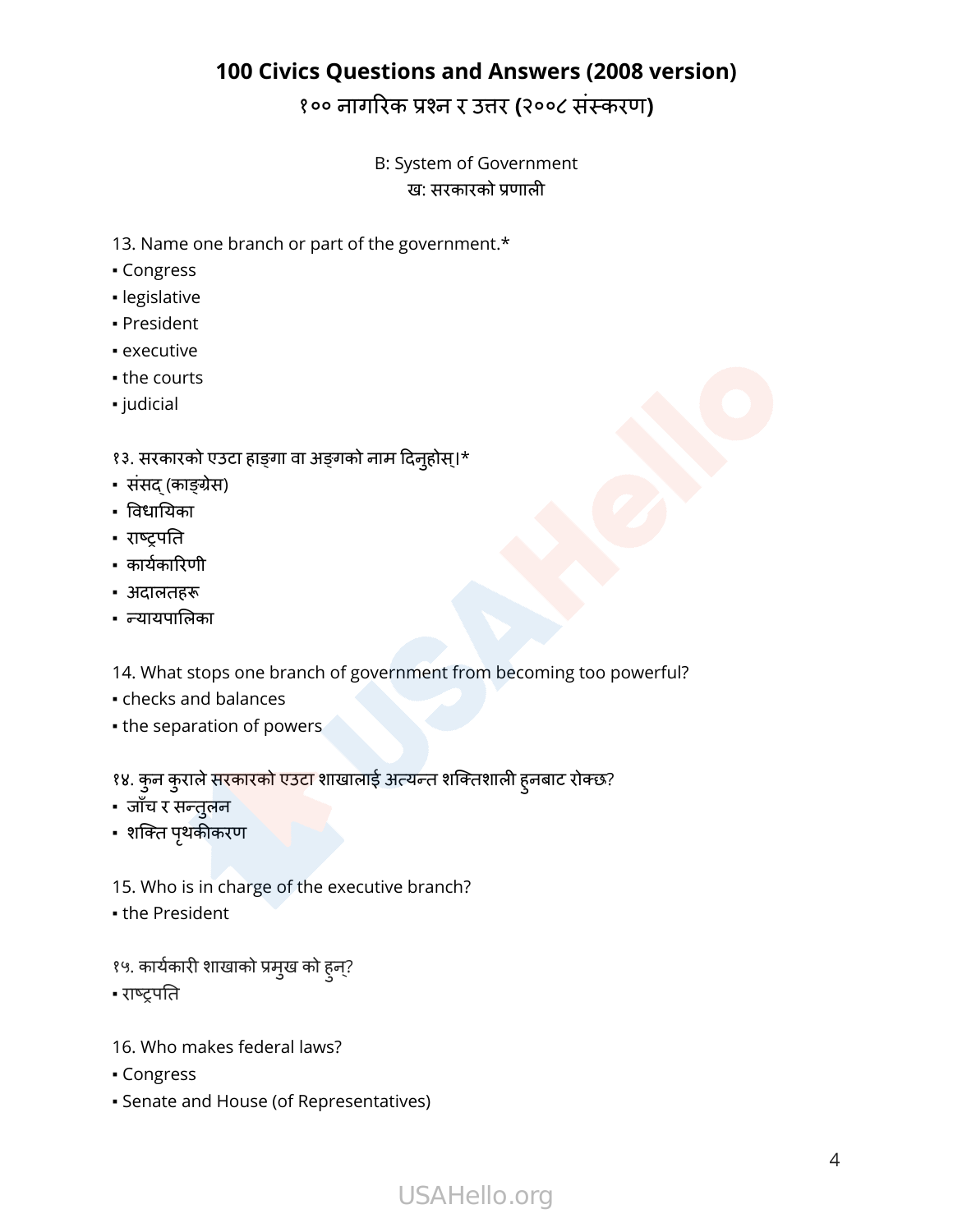१०० नागरिक प्रश्न र उत्तर **(**२००८ संस्करण**)**

- (U.S. or national) legislature
- १६. संघीय काननु कसलेबनाउँछ?
- संसद् (काङ्ग्रेस)
- सीनेट र (प्रतिनिधी) सभा
- (अमेरिकी वा राष्ट्रिय) विधायीका

17. What are the two parts of the U.S. Congress?\*

- the Senate and House (of Representatives)
- १७. अमेरिकी कांग्रेसका दईु भागहरू के हुन?\*्
- सीनेट र (प्रतिनिधी) सभा
- 18. How many U.S. Senators are there?
- one hundred (100)
- १८. अमेरिकी सीनेटरहरू कति जना छन?्
- एक सय (१००)
- 19. We elect a U.S. Senator for how many years?  $\cdot$  six (6)
- १९. हामी कति वर्षका लागि अमेरिकी सीनेटरको छनौट गर्छौ? ▪ छ (६)
- 20. Who is one of your state's U.S. Senators now?\*
- Answers will vary. [District of Columbia residents and residents of U.S. territories should answer that D.C. (or the territory where the applicant lives) has no U.S. Senators.]

२०. तपाईँको राज्यको एकजना सिनेटर को हुन?\*् जवाफहरू भिन्न हुनेछन्। [कोलम्बिया जिल्ला र अमेरिकी क्षेत्रका निवासीहरूले डीसीका (वा क्षेत्र जहाँ आवेदक बस्दछन्) का कुनै अमेरिकी सेनेटर छैनन् भनेर जवाफ दिनु पर्ने छ।]

21. The House of Representatives has how many voting members?

▪ four hundred thirty-five (435)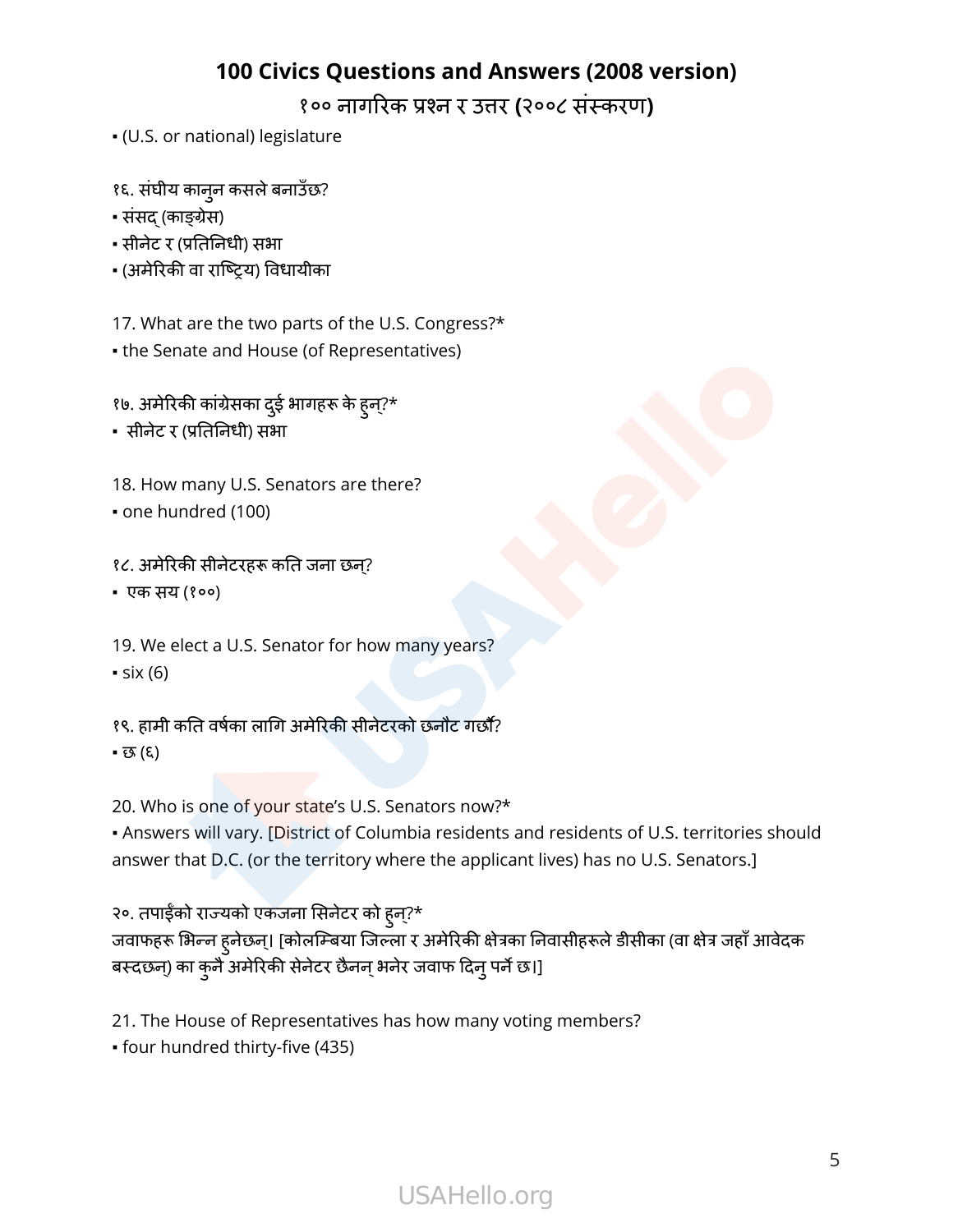२१. प्रतिनिधि सभामा कति वटा मतदान दिने सदस्यहरु छन?

▪ चार सय पैतिस (४३५)

22. We elect a U.S. Representative for how many years?  $\bullet$  two (2)

२२. हामी कति वर्षका लागि अमेरिकी प्रतिनिधि छनौट गर्छौ?

▪ दइु (२)

23. Name your U.S. Representative.

. Answers will vary. [Residents of territories with nonvoting Delegates or Resident Commissioners may provide the name of that Delegate or Commissioner. Also acceptable is any statement that the territory has no (voting) Representatives in Congress.]

#### २३. तपाईंको अमेरिकी प्रतिनिधिको नाम दिनुहोस्।

• जवाफहरू भिन्न हुनेछन्। [मतदान अधिकार नभएका प्रतिनिधि वा निवासी आयुक्तहरूका क्षेत्रका निवासीहरुले ती प्रतिनिधि वा आयुक्तको नाम प्रदान गर्न सक्नेछन्। मेरो क्षेत्रका (मतदान अधिकार भएका) कोही प्रतिनिधी छैनन् भन्ने उत्तर पनि मान्य ह्ने छ।

24. Who does a U.S. Senator represent?

▪ all people of the state

२४. अमेरिकी सीनेटरले कसलाई प्रतिनिधित्व गर्दछ?

▪ राज्यका सबैमानिसहरू

25. Why do some states have more Representatives than other states?

- (because of) the state's population
- (because) they have more people
- (because) some states have more people

२५. किन कुनैराज्यमा अन्य राज्यहरू भन्दा बढी प्रतिनिधीहरू छन?्

- राज्यको जनसंख्या (का कारणले)
- उनीहरूसँग धेरै मानिसहरू भएका कारण
- (किनकि) केहि राज्यहरूमा धेरै मानिसहरू छन्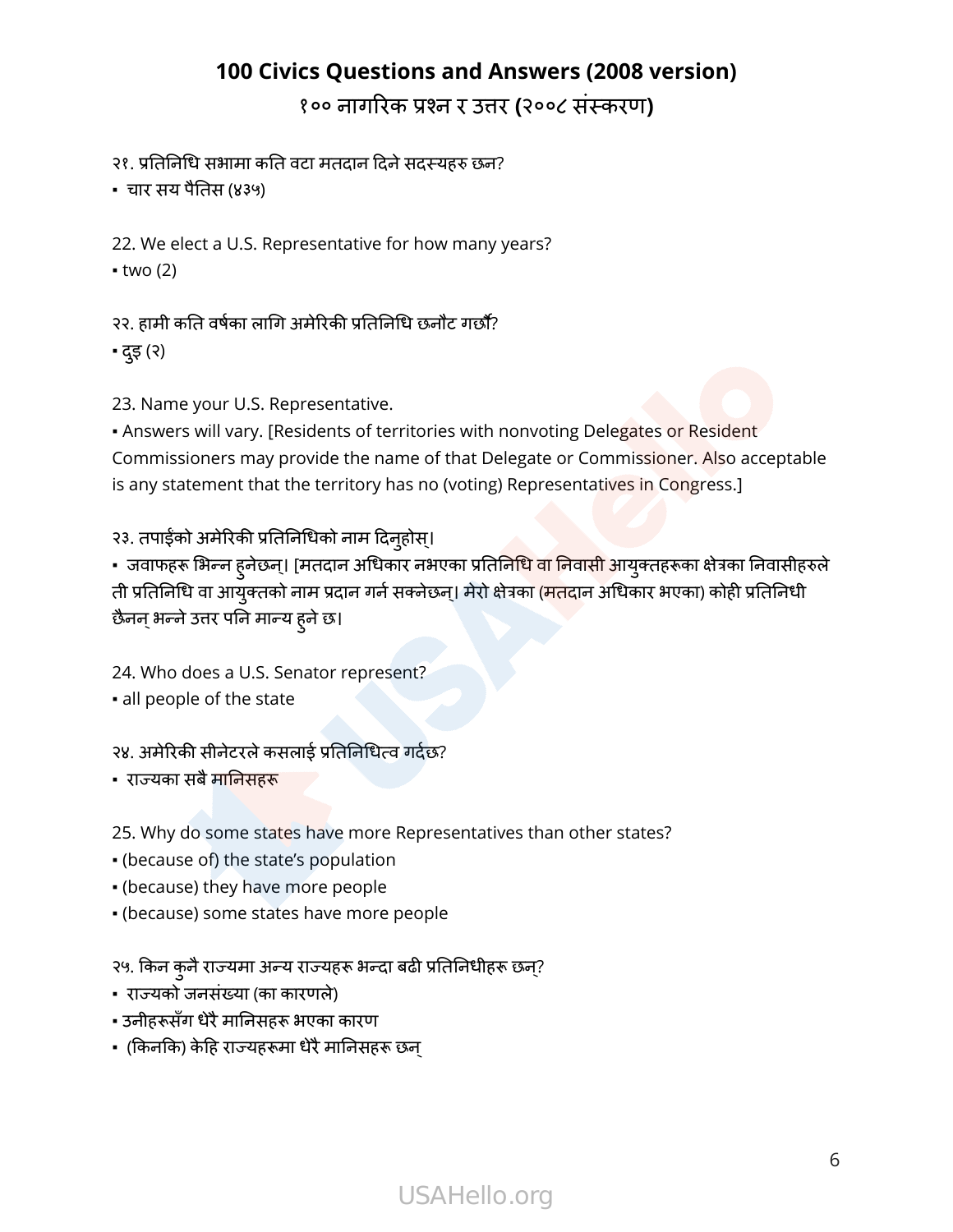26. We elect a President for how many years?

 $•$  four  $(4)$ 

२२. हामीले कति वर्षका लागि राष्ट्रपतिको छनौट गर्छौ?

▪ चार (४)

27. In what month do we vote for President?\* ▪ November

२७. हामी कुन महिनामा राष्ट्रपतिको लागि मतदान गर्छौँ?\* ▪ नोभेम्बर

28. What is the name of the President of the United States now?\*

• Visit [uscis.gov/citizenship/testupdates](http://uscis.gov/citizenship/testupdates) for the name of the President of the United States.

२८. संयुक्त राष्ट्रिय अमेरिकाको अहिलेको राष्ट्रपतिको नाम के हो?\* राष्ट्रपतिको नामका लागि [uscis.gov/citizenship/testupdates](http://uscis.gov/citizenship/testupdates) भ्रमण गर्नुहोस्।

29. What is the name of the Vice President of the United States now?

• Visit [uscis.gov/citizenship/testupdates](http://uscis.gov/citizenship/testupdates) for the name of the Vice President of the United States.

२९. संयुक्त राज्य अमेरिकाको अहिलेको उपराष्ट्रपतिको नाम के हो? उपराष्ट्रपतिको नामका लागि [uscis.gov/citizenship/testupdates](http://uscis.gov/citizenship/testupdates) भ्रमण गर्नुहोस्।

30. If the President can no longer serve, who becomes President? ▪ the Vice President

३०. यदि राष्ट्रपतिले सेवा गर्न सक्दैन भने, नयाँ राष्ट्रपति को बन्न जान्छ?

▪ उपराष्ट्रपति

31. If both the President and the Vice President can no longer serve, who becomes President?

• the Speaker of the House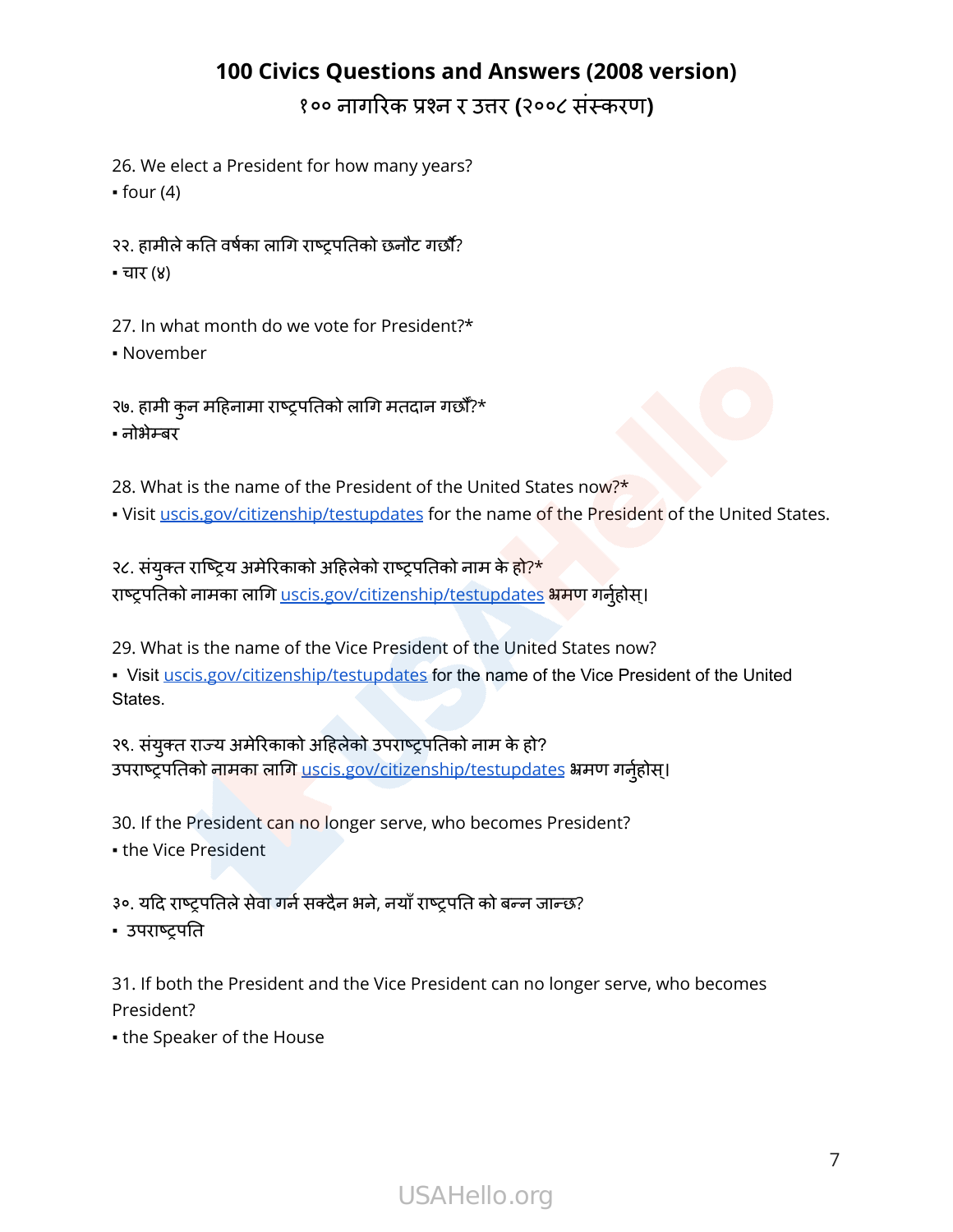१०० नागरिक प्रश्न र उत्तर **(**२००८ संस्करण**)**

३१. यदि राष्ट्रपति र उपराष्ट्रपति दुवै सेवा गर्न सक्दैन भने, नयाँ राष्ट्रपति को बन्न जान्छ? ▪ सभामखु

32. Who is the Commander in Chief of the military?

▪ the President

- ३२. सेनाको परमाधिपति को हुन?् ▪ राष्ट्रपति
- 33. Who signs bills to become laws?
- the President

३३. विधेयकमा हस्ताक्षर गरेर ऐन कसलेबनाउँछ?

- राष्ट्रपति
- 34. Who vetoes bills?
- the President
- ३४. विधेयकलाई भिटो कसले गर्दछ?
- राष्ट्रपति

35. What does the President's Cabinet do?

▪ advises the President

३५. राष्ट्रपतिको क्याबिनेटले के गर्छ?

• राष्ट्रपतिलाई सल्लाह दिन्

36. What are two Cabinet-level positions?

- Secretary of Agriculture
- Secretary of Commerce
- Secretary of Defense
- Secretary of Education
- Secretary of Energy
- Secretary of Health and Human Services
- Secretary of Homeland Security
- Secretary of Housing and Urban Development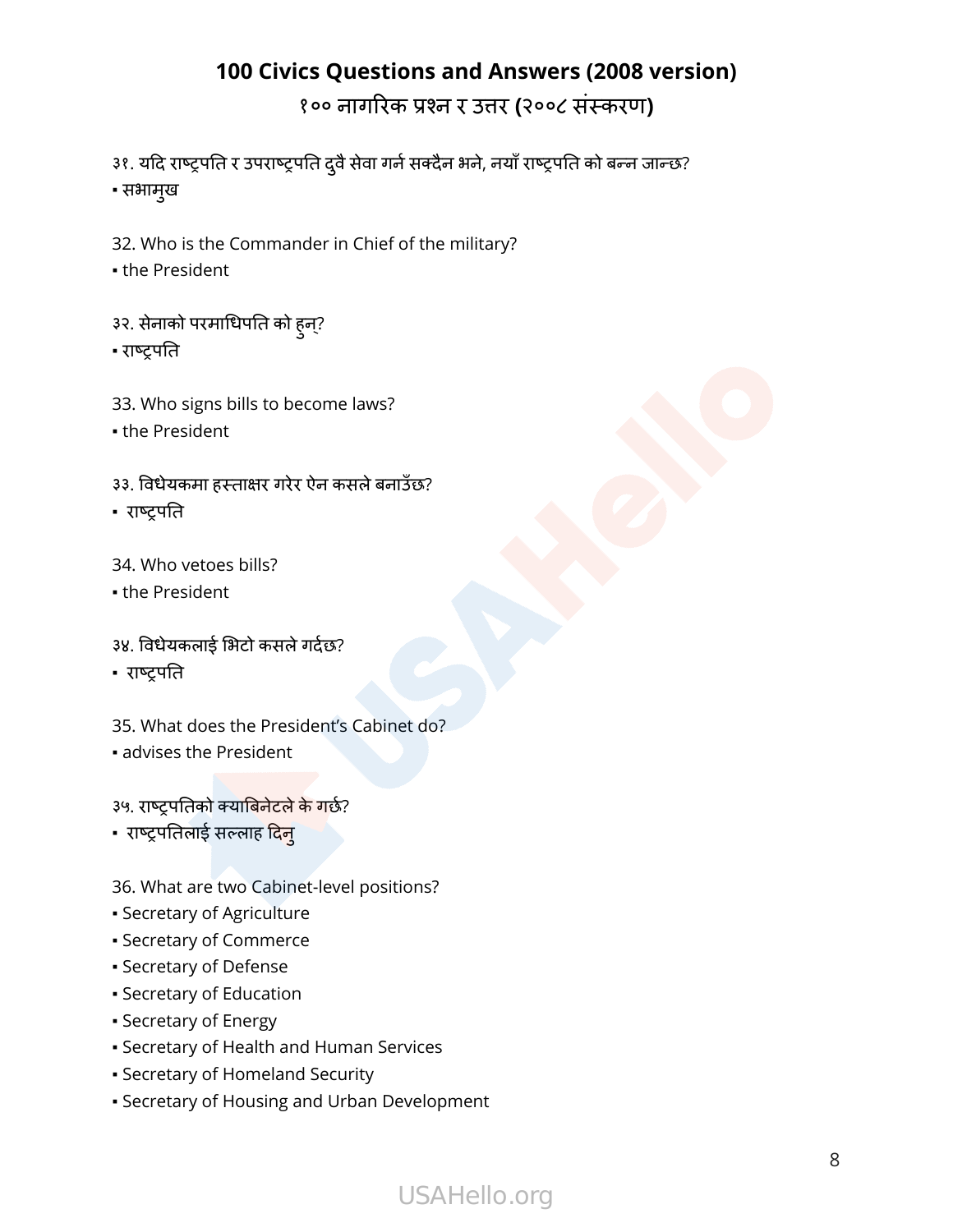१०० नागरिक प्रश्न र उत्तर **(**२००८ संस्करण**)**

- Secretary of the Interior
- Secretary of Labor
- Secretary of State
- Secretary of Transportation
- Secretary of the Treasury
- Secretary of Veterans Affairs
- Attorney General
- Vice President
- ३६. दईु क्याबिनेट-तहका पदहरू के हुन?्
- कृषि मन्त्री
- वाणिज्य मन्त्री
- रक्षा मन्त्री
- शिक्षाको मन्त्री
- ऊर्जामन्त्री
- स्वास्थ्य तथा मानव सेवा मन्त्री
- आन्तरिक सरुक्षा मन्त्री
- आवास तथा शहरी विकास मन्तरी
- आन्तरिक मन्त्री
- श्रम मन्त्री
- विदेश मन्त्री
- यातायात मन्त्री
- कोषको मन्त्रि
- दिग्गज मामिला मन्त्री
- महान्यायाधिवक्ता
- उपराष्ट्रपति
- 37. What does the judicial branch do?
- reviews laws
- **explain laws**
- resolves disputes (disagreements)
- decides if a law goes against the Constitution
- ३७. न्यायपालिकाले के गर्छ?
- काननहू रू समीक्षा गर्दछ
- काननहू रु व्याख्या गर्दछ
- विवाद (असहमति) समाधान गर्छ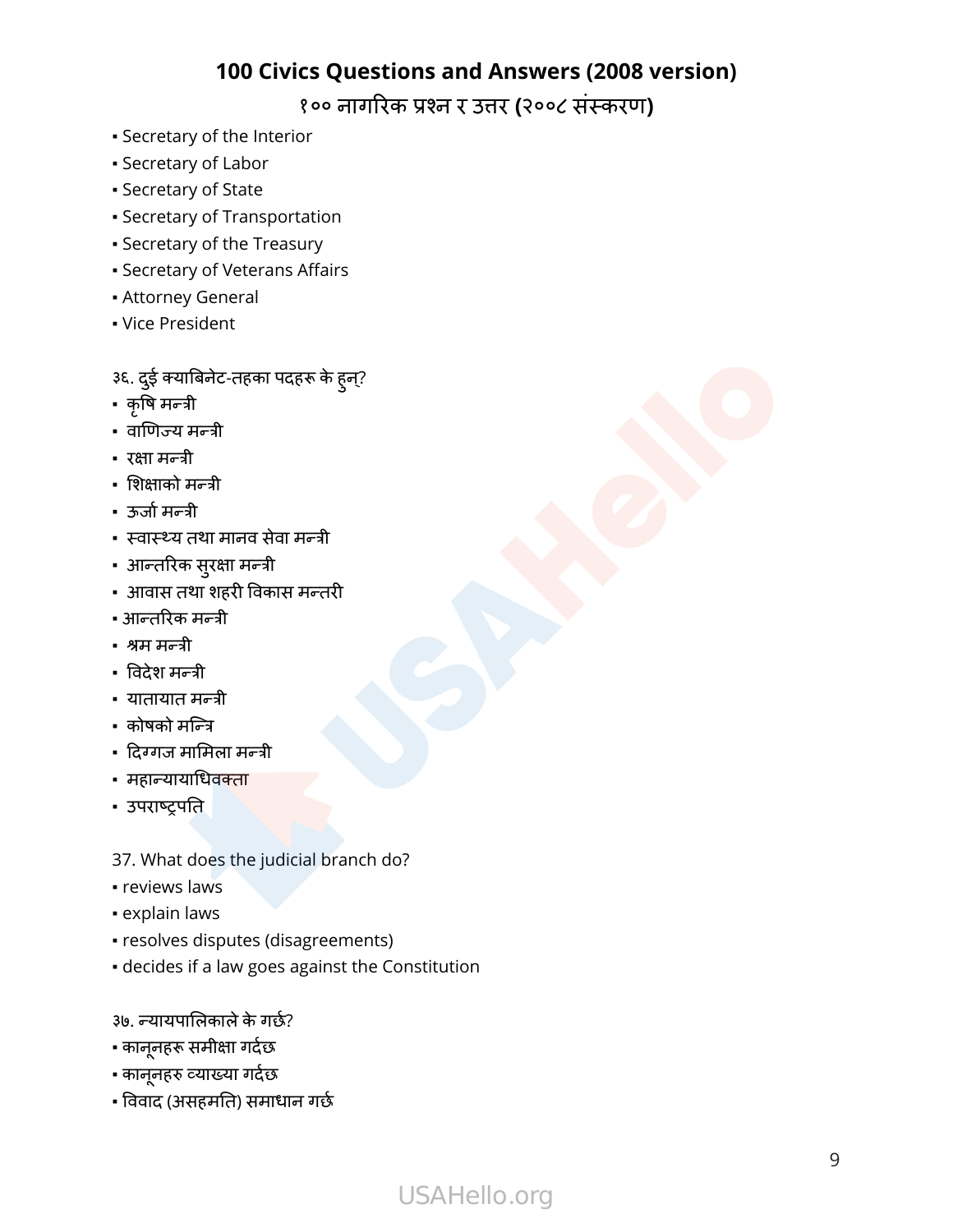१०० नागरिक प्रश्न र उत्तर **(**२००८ संस्करण**)**

#### ▪ कुनैकाननु संविधान विपरित छ/छैन निर्णय गर्छ

38. What is the highest court in the United States?

▪ the Supreme Court

- ३८. अमेरिकाको सबैभन्दा उच्च अदालत कुन हो?
- सर्वोच्च अदालत

39. How many justices are on the Supreme Court?

. Visit [uscis.gov/citizenship/testupdates](http://uscis.gov/citizenship/testupdates) for the number of justices on the Supreme Court.

३९. सर्वोच्च अदालतमा कति वटा न्यायाधिशहरू छन?्

• न्यायाधिशको सङ्ख्या का लागि <u>[uscis.gov/citizenship/testupdates](http://uscis.gov/citizenship/testupdates)</u> भ्रमण गर्नुहोस्।

40. Who is the Chief Justice of the United States now?

. Visit [uscis.gov/citizenship/testupdates](http://uscis.gov/citizenship/testupdates) for the name of the Chief Justice of the United States.

४०. अमेरिकामा अहिलेको प्रधान न्यायाधिश को हो?

• प्रधान न्यायधीशको नामकोलागि [uscis.gov/citizenship/testupdates](http://uscis.gov/citizenship/testupdates) भ्रमण गर्नुहोस्।

41. Under our Constitution, some powers belong to the federal government. What is one power of the federal government?

- to print money
- to declare war
- to create an army
- to make treaties

४१. हाम्रो संविधानका अनुसार, केही शक्तिहरू संघीय सरकारमा निहीत छन्। संघको एउटा शक्ति के हो ?

- मद्रुा छाप्ने
- यद्ुधको घोषणा गर्ने
- सेना बनाउने
- सन्धि /सम्झौता गर्ने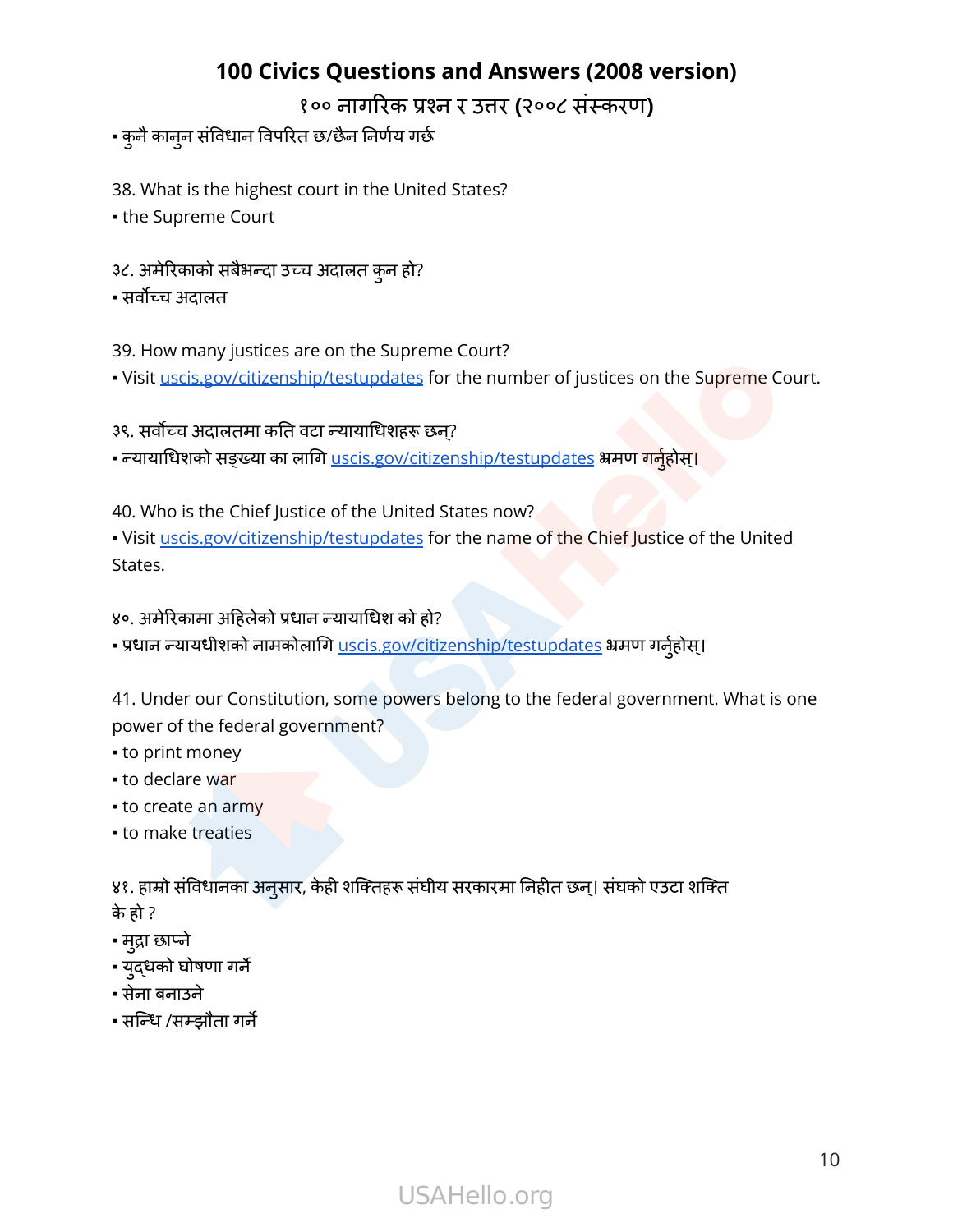42. Under our Constitution, some powers belong to the states. What is one power of the states?

- provide schooling and education
- provide protection (police)
- provide safety (fire departments)
- give a driver's license
- approve zoning and land use

४२. हाम्रो संविधानको अधीनमा, केहि शक्तिहरु राज्यहरुसँग रहनेछन । राज्यहरुको एउटा शक्ति के हो?

- विद्यालय र शिक्षा प्रदान गर्नु
- (प्रहरी) सरुक्षा प्रदान गर्नु
- सरुक्षा प्रदान गर्नु (र्नुदमकल विभागबाट)
- सवारी चालक अनुमतिपत्र प्रदान गर्नु
- भुमि सीमाङ्कन र प्रयोग अनुमोदन गर्न्

43. Who is the Governor of your state now?

• Answers will vary. [District of Columbia residents should answer that D.C. does not have a Governor.]

४३. अहिले तपाईँको राज्यको गभर्नर को हो? ▪ जवाफहरू भिन्न हुनेछन।् [कोलम्बिया जिल्लाका निवासीहरूले डीसीमा कुनैगभर्नर छैन भन्नेजवाफ दिनपुर्दछ।]

44. What is the capital of your state?\*

• Answers will vary. [District of Columbia residents should answer that D.C. is not a state and does not have a capital. Residents of U.S. territories should name the capital of the territory.]

४४. तपाईको स्टेटको राजधानी कुन हो ?\*

▪ जवाफहरू भिन्न हुनेछन।् [कोलम्बिया जिल्लाका निवासीहरूले डीसी राज्य हैन <sup>र</sup> यहाँराजधानी छैन भनेर जवाफ दिनपुर्दछ।] राजधानी अमेरिकी क्षेत्रका बासिन्दाहरूले जवाफमा आफ्नैराज्यको राजधानीको नाम दिनपुर्दछ।

45. What are the two major political parties in the United States?\*

▪ Democratic and Republican

४५. संयुक्त राज्य अमेरिकाको २ प्रमुख राजनीतिक दलहरु के हुन्?\*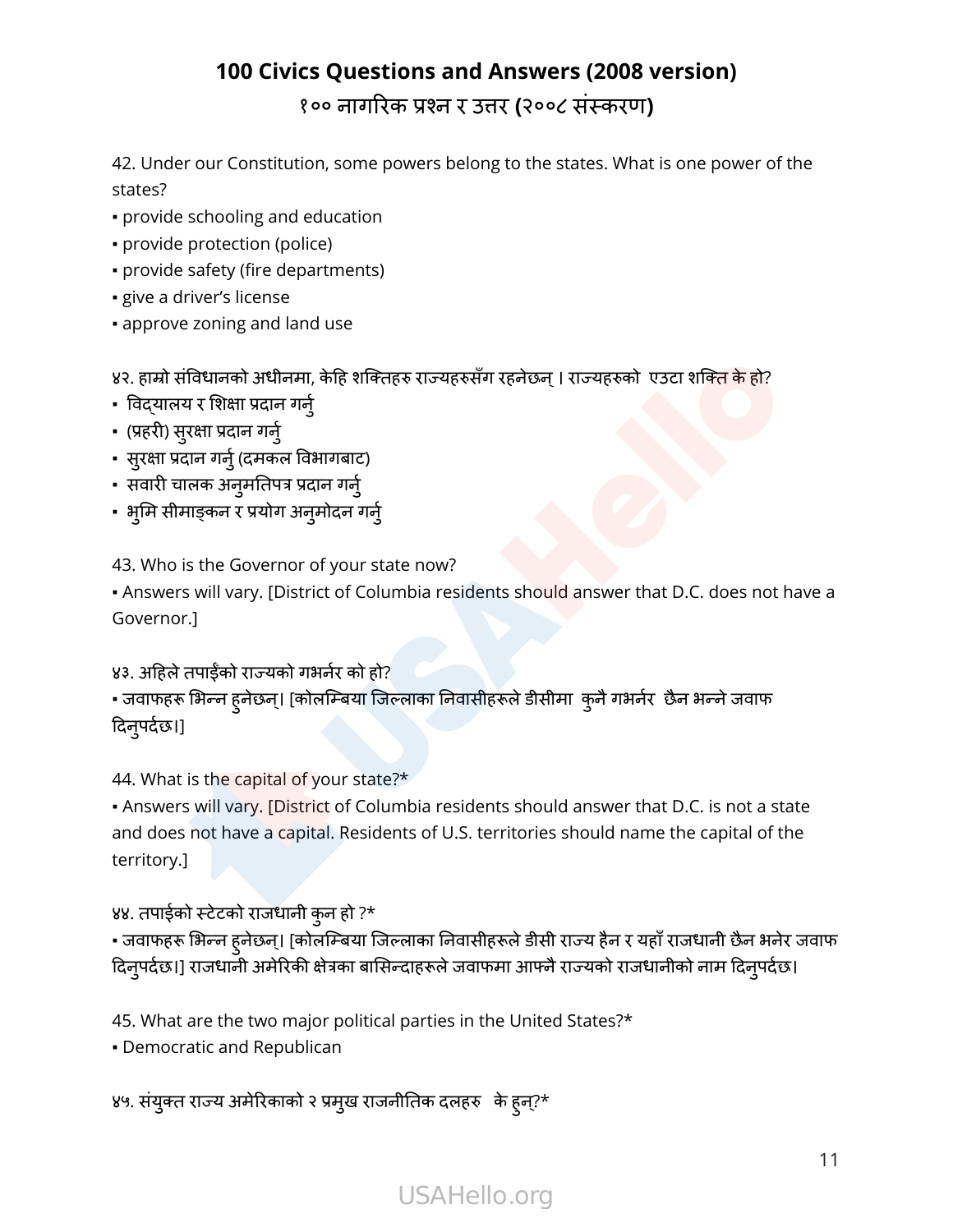#### ▪ डेमोक्रेटिक र रिपब्लिकन

46. What is the political party of the President now?

. Visit [uscis.gov/citizenship/testupdates](http://uscis.gov/citizenship/testupdates) for the political party of the President.

#### ४६. वर्तमान राष्ट्रपतिको राजनीतिक दल के हो?

• राष्ट्रपतिको राजनीतिक दलको नामको लागि <u>[uscis.gov/citizenship/testupdates](http://uscis.gov/citizenship/testupdates)</u> मा जानुहोस्।

47. What is the name of the Speaker of the House of Representatives now?

• Visit [uscis.gov/citizenship/testupdates](http://uscis.gov/citizenship/testupdates) for the name of the Speaker of the House of Representatives.

४७. संयुक्त राज्य अमेरिकाको प्रतिनिधि सभाको सभामुख को नाम के हो?

• सभामुखको नामको लागि <u>[uscis.gov/citizenship/testupdates](http://uscis.gov/citizenship/testupdates)</u> मा जानुहोस्।

#### C: Rights and Responsibilities गः अधिकार र जिम्मेवारी

48. There are four amendments to the Constitution about who can vote. Describe one of them.

- Citizens eighteen (18) and older (can vote).
- You don't have to pay (a poll tax) to vote.
- . Any citizen can vote. (Women and men can vote.)
- . A male citizen of any race (can vote).

४८. संयुक्त राज्य अमेरिकाको संविधानमा कसले मतदान दिन सक्दछन् भन्नेबारे चार वटा संशोधनहरू छन्। ती मध्ये एकको वर्णन गर्नुहोस्।

- अठार वर्ष (१८) वा त्यो भन्दा माथिका नागरिकहरुले(मतदान गर्नसक्छन)्
- तपाईँलाई मतदान गर्न (मतदान कर) तिर्नु पर्दैन।
- हरेक नागरिकले मतदान गर्न सक्छ। (महिला र पुरुष दुवैले मतदान गर्न सक्दछन्।)
- कुनैपनि जातिको परुुष नागरिकले (मतदान गर्नसक्दछ)।

49. What is one responsibility that is only for United States citizens?\*

- **·** serve on a jury
- vote in a federal election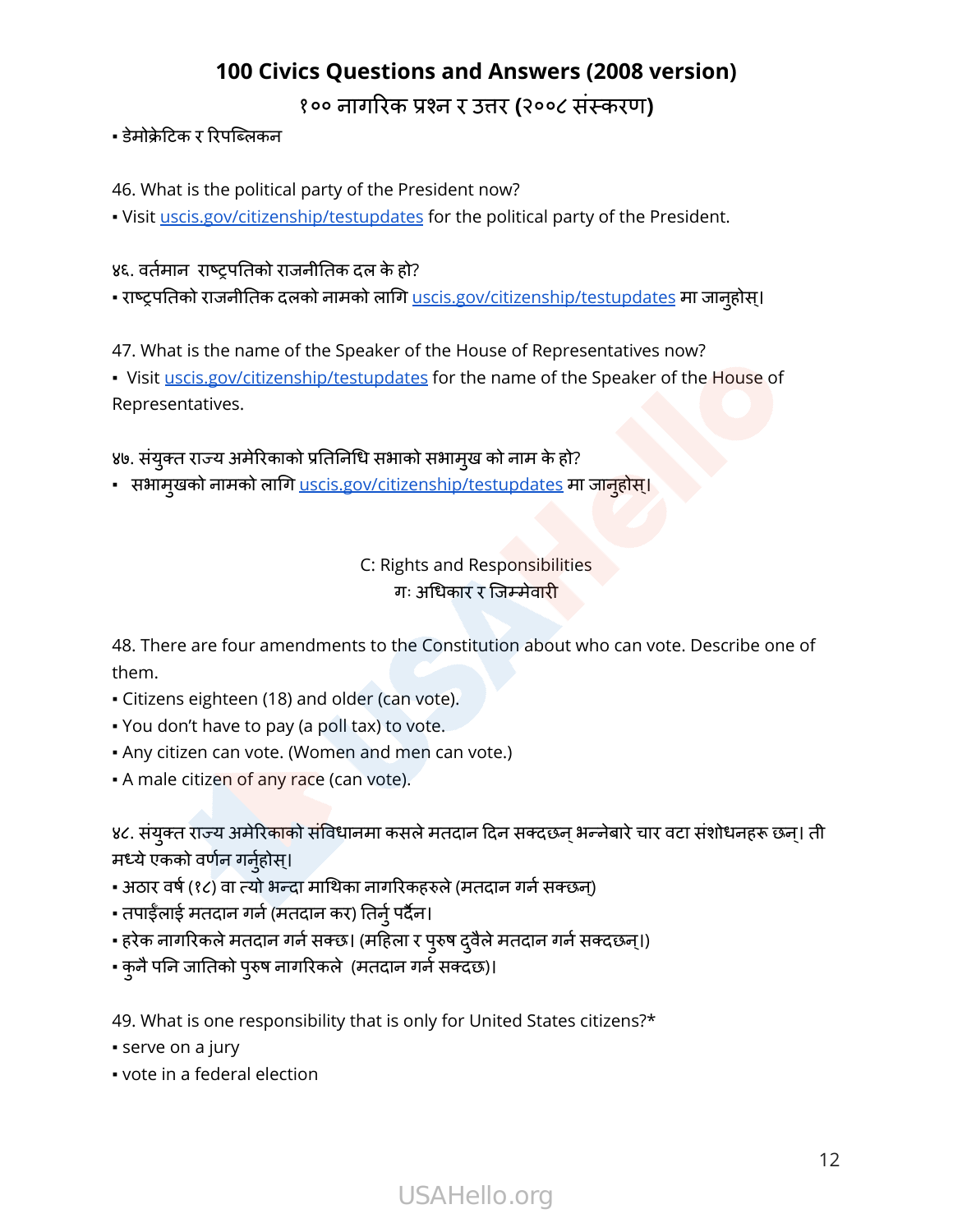१०० नागरिक प्रश्न र उत्तर **(**२००८ संस्करण**)**

४९. त्यो कुन एक जिम्मेवारी हो जनु अमेरिकी नागरिकहरुको लागि मात्र हो ?\*

▪ निर्णयकर्ताको रुपमा सेवा दिने

▪ संघीय निर्वाचनमा मतदान गर्नु

50. Name one right only for United States citizens.

- vote in a federal election
- run for federal office

५०. अमेरिकी नागरिकहरुले मात्र पाउने केवल एउटा अधिकार नामाकरण गर्नुहोस्।

- संघीय निर्वाचनमा मतदान गर्नु
- संघीय कार्यालयको चनावमा ु उम्मेद्वार बन्ने
- 51. What are two rights of everyone living in the United States?
- freedom of expression
- freedom of speech
- freedom of assembly
- freedom to petition the government
- freedom of religion
- the right to bear arms

५१. संयुक्त राज्य अमेरिकामा बस्ने सबैको दुई अधिकार के ह्न्?

- विचार र अभिव्यक्तिको स्वतन्त्रता
- वाक स्वतन्त्रता
- <mark>-</mark> भेलाजम्मा हुने स्वतन्त्रता
- सरकारलाई याचिका गर्ने स्वतन्त्रता।
- धार्मिकर्मि स्वतन्त्रता
- हातहतियार राख्नेस्वतन्त्रता

52. What do we show loyalty to when we say the Pledge of Allegiance?

- the United States
- the flag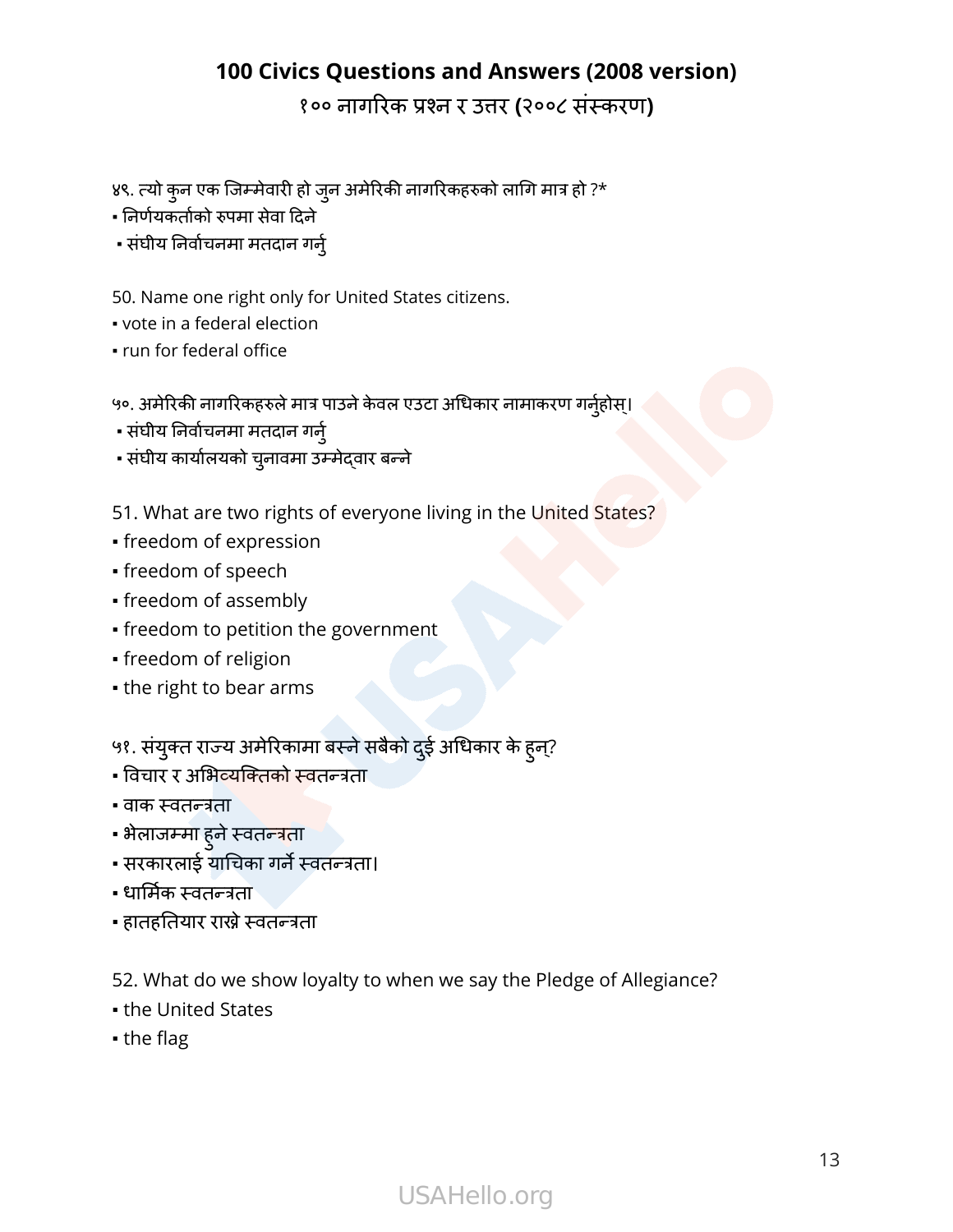१०० नागरिक प्रश्न र उत्तर **(**२००८ संस्करण**)**

- ५२. हामीलेनिष्ठाको प्रतिज्ञा भन्दा के प्रति बफादारी देखाउँछौ ?
- संयक्ुत राज्य अमेरिका
- झण्डा

53. What is one promise you make when you become a United States citizen?

- **give up loyalty to other countries**
- defend the Constitution and laws of the United States
- obey the laws of the United States
- **.** serve in the U.S. military (if needed)
- serve (do important work for) the nation (if needed)
- **be loyal to the United States**

५३. संयुक्त राज्यअमेरिकाको नागरिक भएपछि तपाईँले लिने एउटा सपथ के हो?

- अन्य देशप्रतिको वफादारिता छोड्ने
- संयुक्त राज्य अमेरिकाको संविधान र कानुनको रक्षा गर्ने
- संयक्ुत राज्य अमेरिकाको नियमहरुको पालना गर्ने
- अमेरिकी सेनामा सेवा गर्ने (आवश्यक परेमा)
- राष्ट्रको लागि (आवश्यक भएमा) सेवा गर्नु (महत्वपूर्ण काम गर्नु)
- संयक्ुत राज्य अमेरिकाप्रति वफादार हुने

54. How old do citizens have to be to vote for President?\*

▪ eighteen (18) and older

५४. राष्ट्रपतीय निर्वाचनको लागि मतदान दिन नागरिकहरुको उमेर कति पुग्नु पर्दछ?\*

▪ अठार वर्ष (र्ष १८) वा त्यो भन्दा माथि

55. What are two ways that Americans can participate in their democracy?

- vote
- join a political party
- help with a campaign
- join a civic group
- **•** join a community group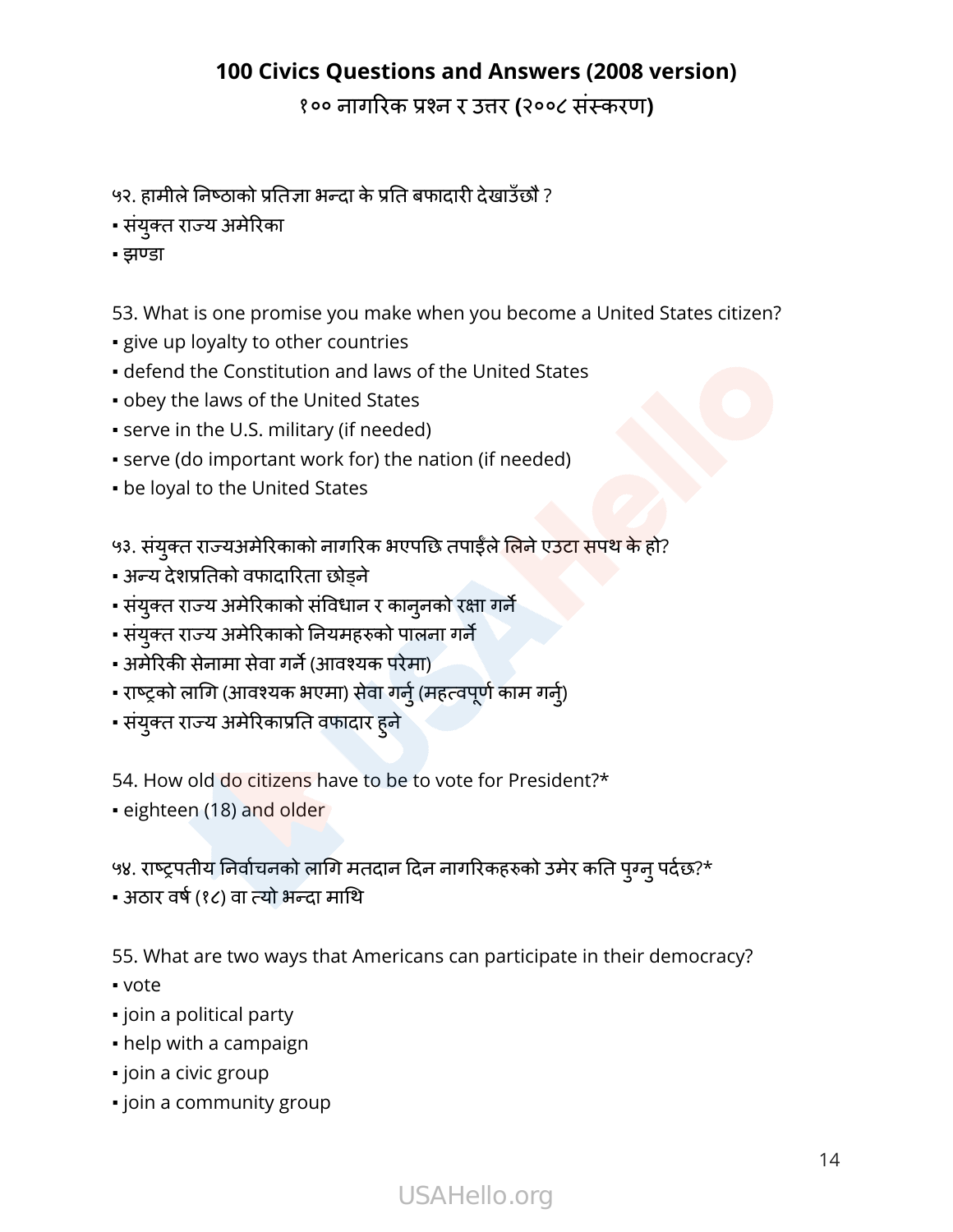- give an elected official your opinion on an issue
- call Senators and Representatives
- publicly support or oppose an issue or policy
- run for office
- write to a newspaper

५५. अमेरिकीहरूले आफ्नो लोकतन्त्रमा भाग लिन सक्ने दुई तरिकाहरू के हुन्?

- मतदान
- एउटा राजनीतिक दलमा सहभागि हुने
- अभियानमा सहायता गर्ने
- नागरिक समाजमा सहभागि हुने
- सामुदायिक समुहमा सहभागि हुने
- निर्वाचित प्रतिनिधिलाई कुनै विषयमा आफ्नो राय दिनुहोस्
- सिनेटर र प्रतिनिधिहहरुलाई फोन गर्ने
- कुनै बिषय वा नीतिको सार्वजनिक रुपमा समर्थन वा विरोध गर्<mark>ने</mark>
- चनावमा ु उम्मेदवार बन्ने
- पत्रिकामा लेख्नुहोस ्

56. When is the last day you can send in federal income tax forms?\*

▪ April 15

#### ५६। संघीय आय कर फाराम पठाउन सकिनेअन्तिम दिन कहिले हो ?\*

▪ अप्रिल १५

57. When must all men register for the Selective Service?

- at age eighteen (18)
- between eighteen (18) and twenty-six (26)

५७. छनौट सेवाको लागि सबैपरुुषहरू कहिलेसम्म दर्ता हुनपुर्छ?

- अठार वर्ष (र्ष १८) को उमेरमा
- अठार वर्ष (र्ष १८) र छब्बीस (२६) को बीच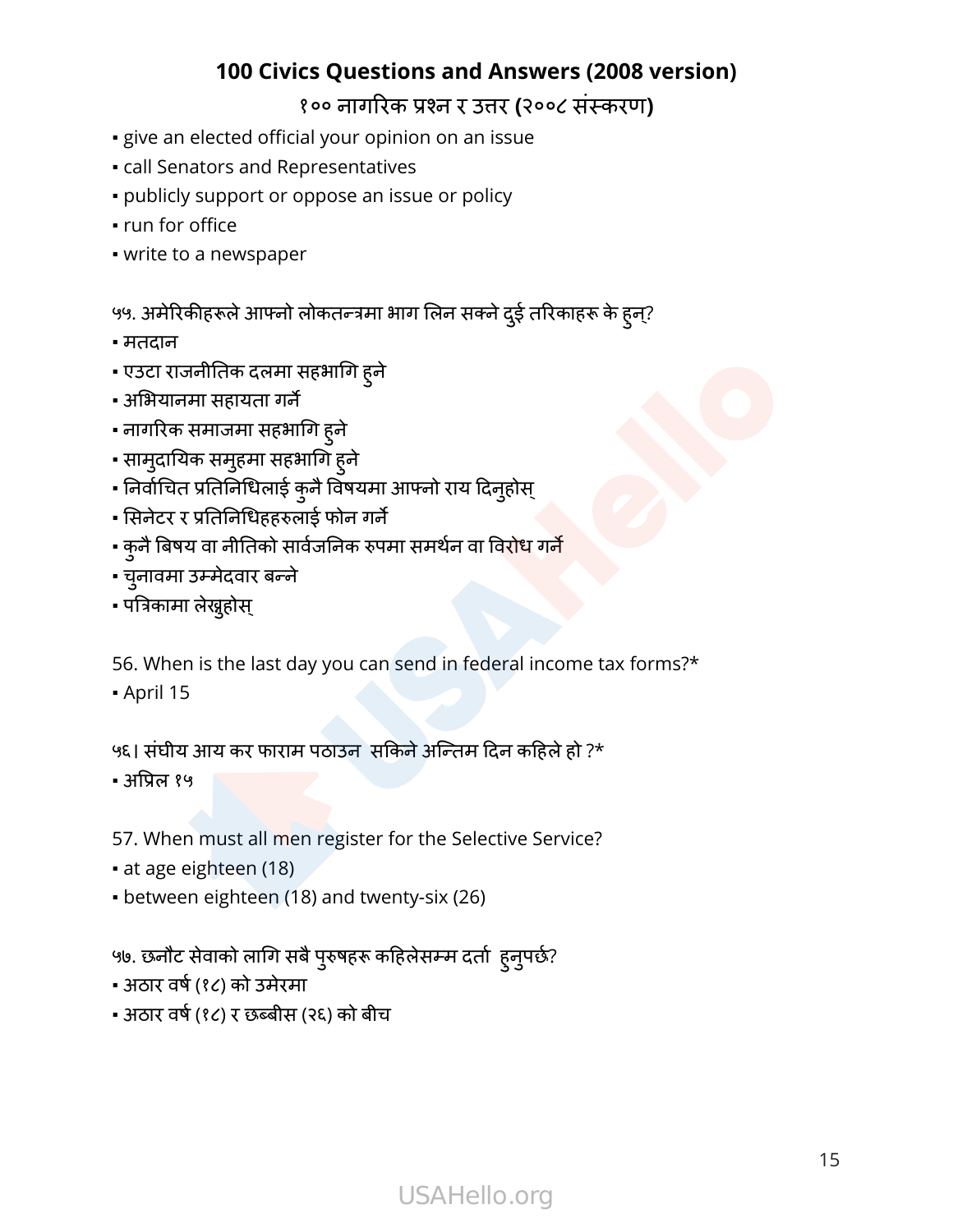१०० नागरिक प्रश्न र उत्तर **(**२००८ संस्करण**)**

#### AMERICAN HISTORY अमेरिकाको इतिहास

#### A: Colonial Period and Independence कः साम्राज्य अवधि र स्वतन्त्रता

- 58. What is one reason colonists came to America?
- freedom
- political liberty
- religious freedom
- economic opportunity
- practice their religion
- **Example persecution**

५८. साम्राज्यवादीहरु अमेरिका आउन्को एउटा कारण के थियो?

- स्वतन्त्रता
- राजनीतिक स्वच्छन्दता
- धार्मिकर्मि स्वतन्त्रता
- आर्थिकर्थि अवसर
- धर्मको पालना
- •उत्पीडनबाट छुटकारा
- 59. Who lived in America before the Europeans arrived?
- American Indians
- Native Americans

५९। युरोपियनहरु आउनु अगाडि अमेरिकामा को बस्ने गर्दथे?

- आदिवासी अमेरिकनहरु
- रैथाने अमेरिकनहरु

60. What group of people was taken to America and sold as slaves?

▪ Africans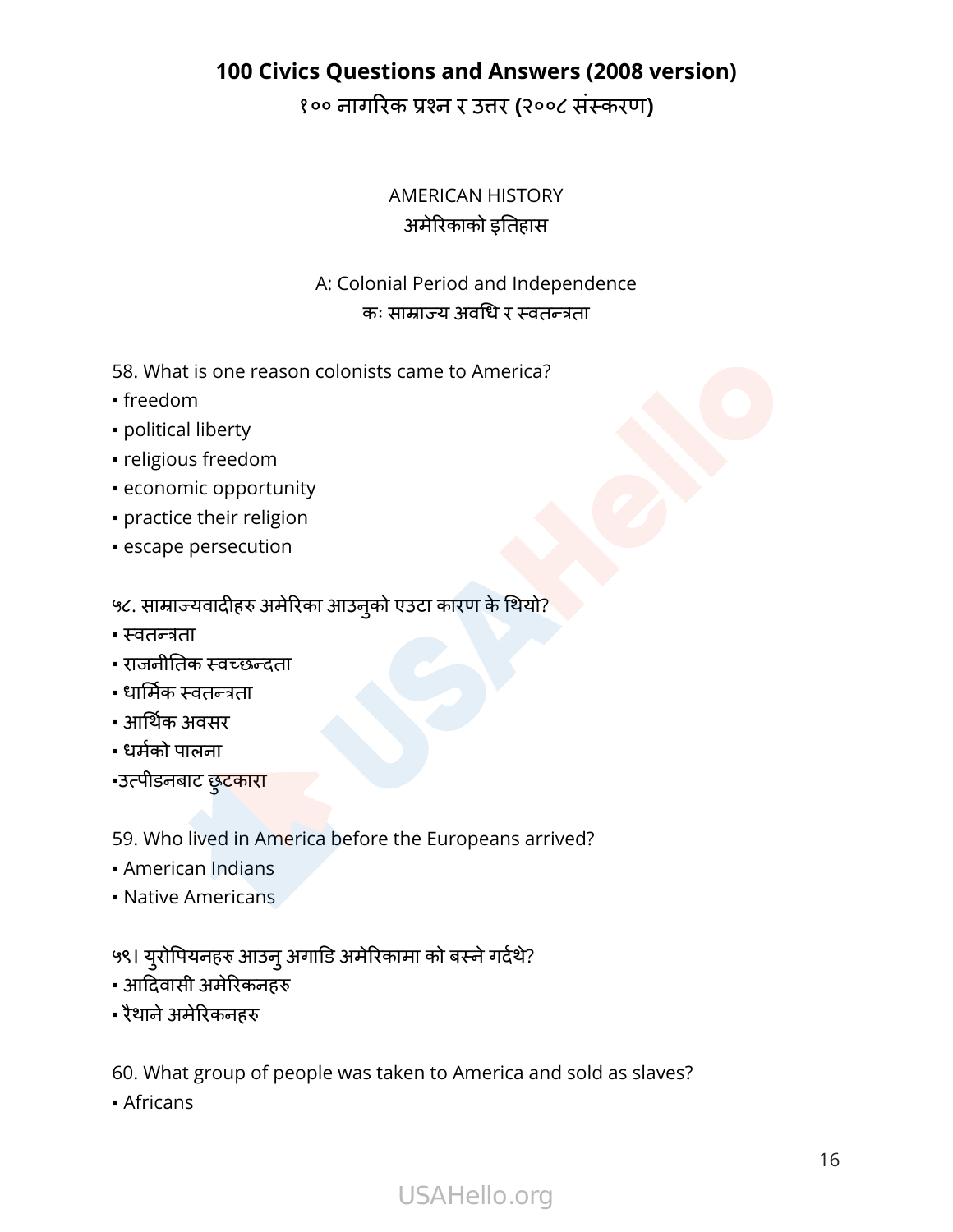१०० नागरिक प्रश्न र उत्तर **(**२००८ संस्करण**)**

- people from Africa
- ६०. कुन समूहका मानिसहरुलाई अमेरिका लगेर दासको रुपमा बिक्रि गरिन्थ्यो?
- अफ्रिकीहरू
- अफ्रिकी जनता
- 61. Why did the colonists fight the British?
- because of high taxes (taxation without representation)
- because the British army stayed in their houses (boarding, quartering)
- **because they didn't have self-government**
- ६१. साम्राज्यवादीहरुले किन बेलायतीहरुसँग लँडाई गरे?
- बढि करको कारण (प्रतिनिधित्व विनाको कर)
- किनकि बेलायती सेना उनीहरुको घरमा बस्थे (आवास बनाए<mark>र)</mark>
- किनकि उनीहरुको आफ्नैसरकार थिएन
- 62. Who wrote the Declaration of Independence?
- (Thomas) Jefferson
- ६२. स्वतन्त्रताको घोषणा कसले लेख्यो?
- (थोमस) जेफ्फरसन

63. When was the Declaration of Independence adopted? ▪ July 4, 1776

- ६३. स्वतन्त्रताको घोषणालेकहिलेदेखि लागुभयो ?
- सन्१७७६, जलाई ु ४

64. There were 13 original states. Name three.

- New Hampshire
- Massachusetts
- Rhode Island
- Connecticut
- New York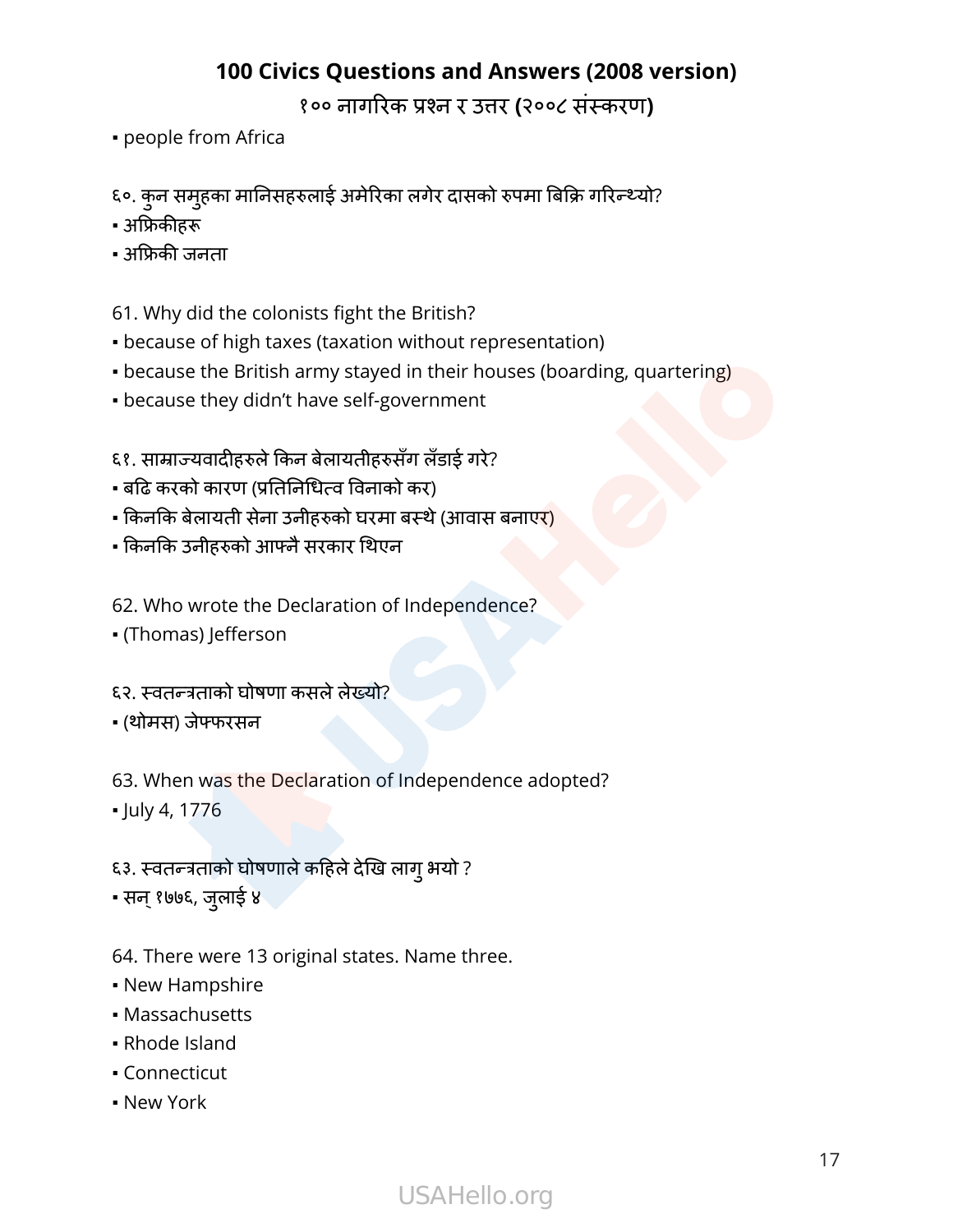१०० नागरिक प्रश्न र उत्तर **(**२००८ संस्करण**)**

- New Jersey
- Pennsylvania
- Delaware
- Maryland
- Virginia
- North Carolina
- South Carolina
- Georgia

६४. पहिले १३ शुरुवाती राज्यहरु थिए। कुनै तीनको नाम भन्नुहोस्।

- न्यूह्याम्प्सर
- म्यासाचुसेट्स
- रोड आइल्यान्ड
- कनेक्टिकट
- न्यूयोर्क
- न्यूजर्सी
- पेन्सिलभेनिया
- डेलावेयर
- मेरील्याण्ड
- भर्जिनिर्जि या
- उत्तर क्यारोलिना
- दक्षिण क्यारोलिना
- जर्जिया

65. What happened at the Constitutional Convention?

- **The Constitution was written.**
- **.** The Founding Fathers wrote the Constitution.

#### ६५. संवैधानिक सम्मेलनमा के भएको थियो?

- संविधान लेखिएको थियो
- संस्थापक पिताहरुले संविधान लेखे
- 66. When was the Constitution written?
- 1787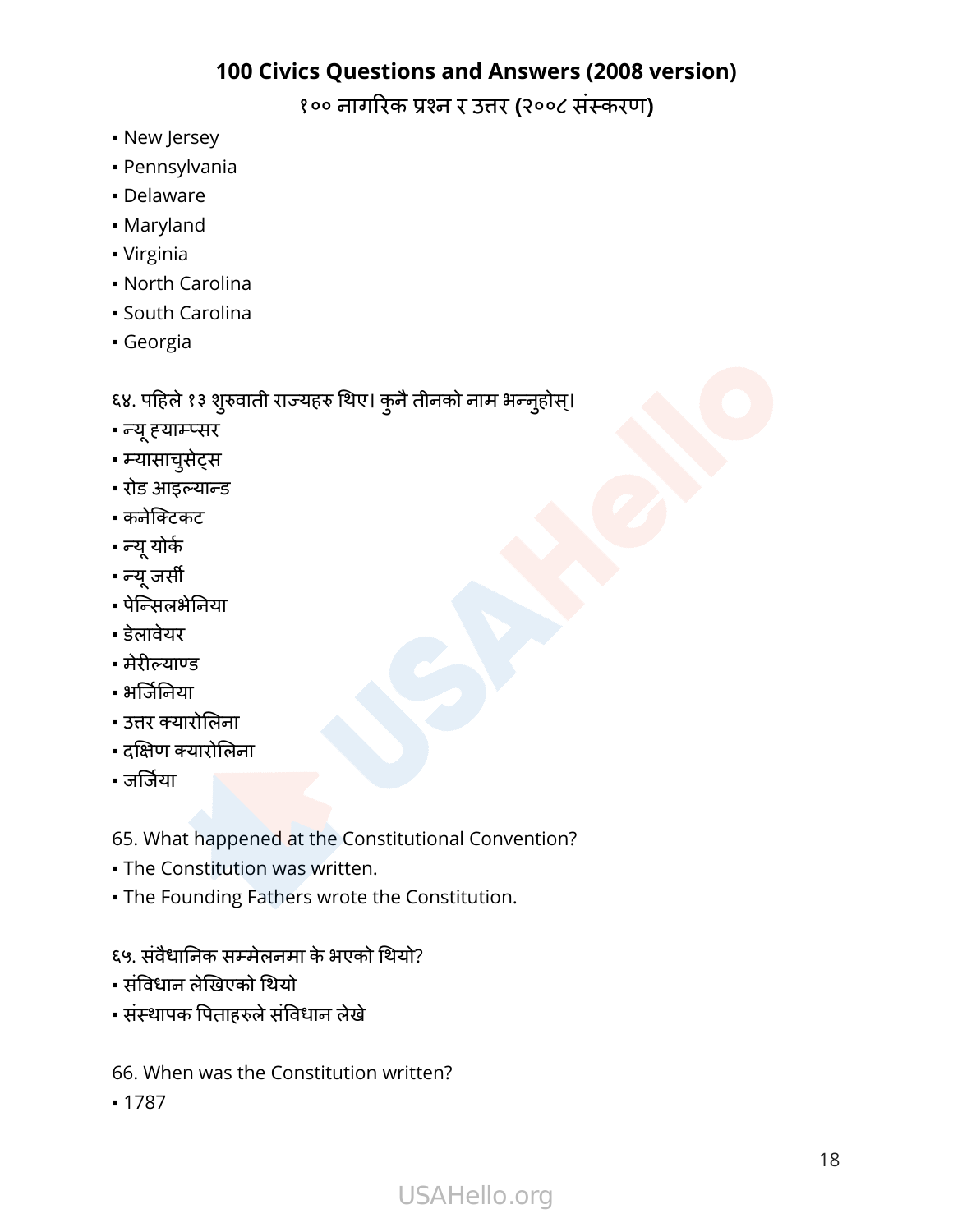१०० नागरिक प्रश्न र उत्तर **(**२००८ संस्करण**)**

- ६६. संविधान कहिले लेखिएको थियो?
- सन्१७८७

67. The Federalist Papers supported the passage of the U.S. Constitution. Name one of the writers.

- (James) Madison
- (Alexander) Hamilton
- (John) Jay
- Publius

६७. संघीयतावादी कगजातले अमेरिकी संविधान पास ह्नुमा समर्थन ग<mark>रे। कुनै एक ले</mark>खकको नाम भन्नूहोस्।

- (जेम्स) म्याडिसन
- (अलेक्जेण्डर) ह्यामिल्टन
- (जोन) जे
- पब्लियस

68. What is one thing Benjamin Franklin is famous for?

- U.S. diplomat
- **oldest member of the Constitutional Convention**
- **.** first Postmaster General of the United States
- writer of "Poor Richard's Almanac"
- **Example 1 started the first free libraries**

६८. बेन्जामिन फ्र्याङ्कलिन प्रख्यात ह्नुमा कुनै एक कारण भन्नुहोस्।

- अमेरिकी कुटनीतिज्ञ
- संवैधानिक सम्मेलनको सबैभन्दा ज्येष्ठ सदस्य
- संयक्ुत राज्य अमेरिकाको पहिलो पोष्टमाष्टर जनरल
- "Poor Richard's Almanac" का लेखक
- पहिलो निःशुल्क पुस्तकालय शुरुवात गरेको

69. Who is the "Father of Our Country"?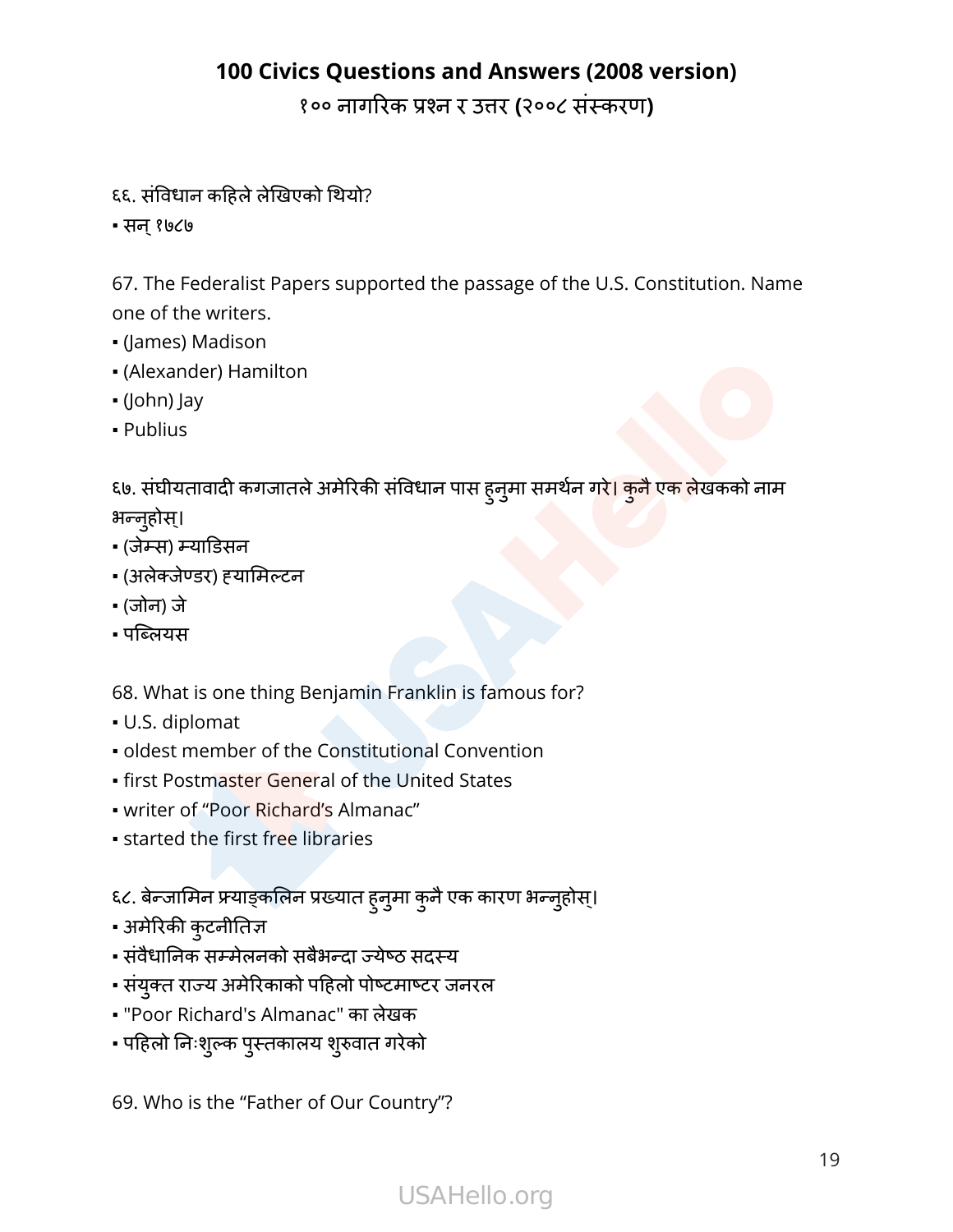१०० नागरिक प्रश्न र उत्तर **(**२००८ संस्करण**)**

- (George) Washington
- ६९. हाम्रो "राज्यको पिता" को हो?
- (जर्ज) र्ज वासिङ्गटन
- 70. Who was the first President?\*
- (George) Washington
- ७०. पहिलो राष्ट्रपति को हुनहुुन्थ्यो?\*
- (जर्ज) र्ज वासिङ्गटन

# B: 1800s

#### खः १८००

- 71. What territory did the United States buy from France in 1803?
- **the Louisiana Territory**
- Louisiana
- ७१. संयुक्त राज्य अमेरिकाले सन् १८०३ मा फ्रान्ससँग कुन क्षेत्र किनेको हो?
- लइुजियाना क्षेत्र
- लइुजियाना

72. Name one war fought by the United States in the 1800s.

- War of 1812
- Mexican-American War
- Civil War
- Spanish-American War

७२. संयुक्त राज्य अमेरिकाले १८०० को शताब्दीमा लडेको लडाई नाम भन्नुहोस्।

- सन्१८१२ को यद्ुध
- मेक्सिकन-अमेरिकन यद्ुध
- गृह युद्ध
- स्पेनिस-अमेरिकन यद्ुध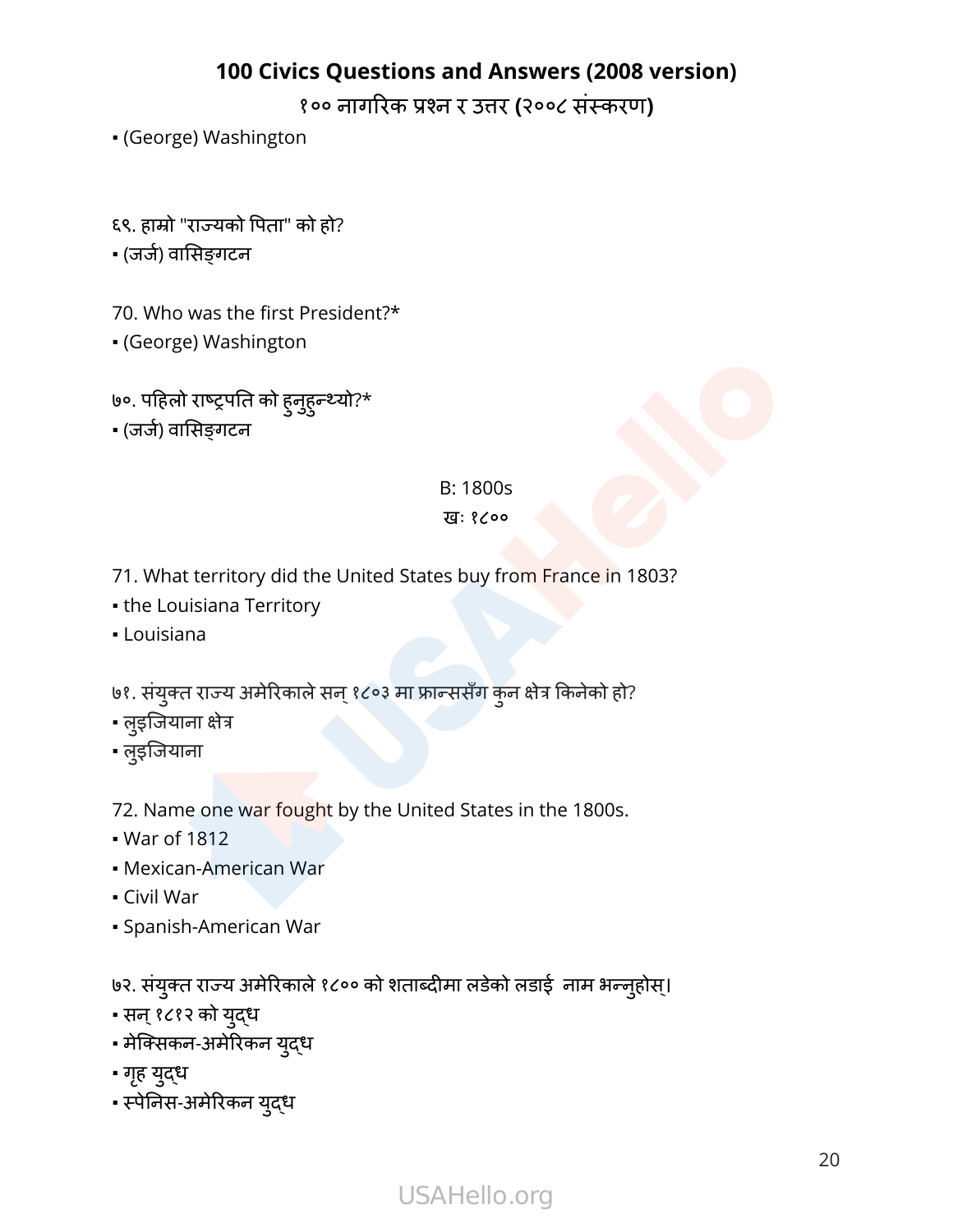१०० नागरिक प्रश्न र उत्तर **(**२००८ संस्करण**)**

- 73. Name the U.S. war between the North and the South.
- $\bullet$  the Civil War
- **.** the War between the States

७३. उत्तर र दक्षिण बीच भएको संयुक्त राज्य अमेरिकाको युद्ध नाम भन्नुहोस्।

- गृह युद्ध
- राज्यहरु बीचको यद्ुध
- 74. Name one problem that led to the Civil War.
- slavery
- economic reasons
- states' rights
- ७४. अमेरिकी गृह युद्धको कुनै एउटा कारण भन्नुहोस।
- दासत्व
- आर्थिक कारणहरु
- राज्यहरुका अधिकार

75. What was one important thing that Abraham Lincoln did?\*

- freed the slaves (Emancipation Proclamation)
- saved (or preserved) the Union
- . led the United States during the Civil War

७५. अब्राहम लिङ्कनले गर्नुभएको एउटा महत्वपूर्ण कार्य के थिया?\*

- दासहरुको मुक्ति (मुक्तिको घोषणा)
- एकताको रक्षा (वा संरक्षण)
- संयुक्त राज्य अमेरिकालाई गृह युद्धमा नेतृत्व गरे

76. What did the Emancipation Proclamation do?

- freed the slaves
- freed slaves in the Confederacy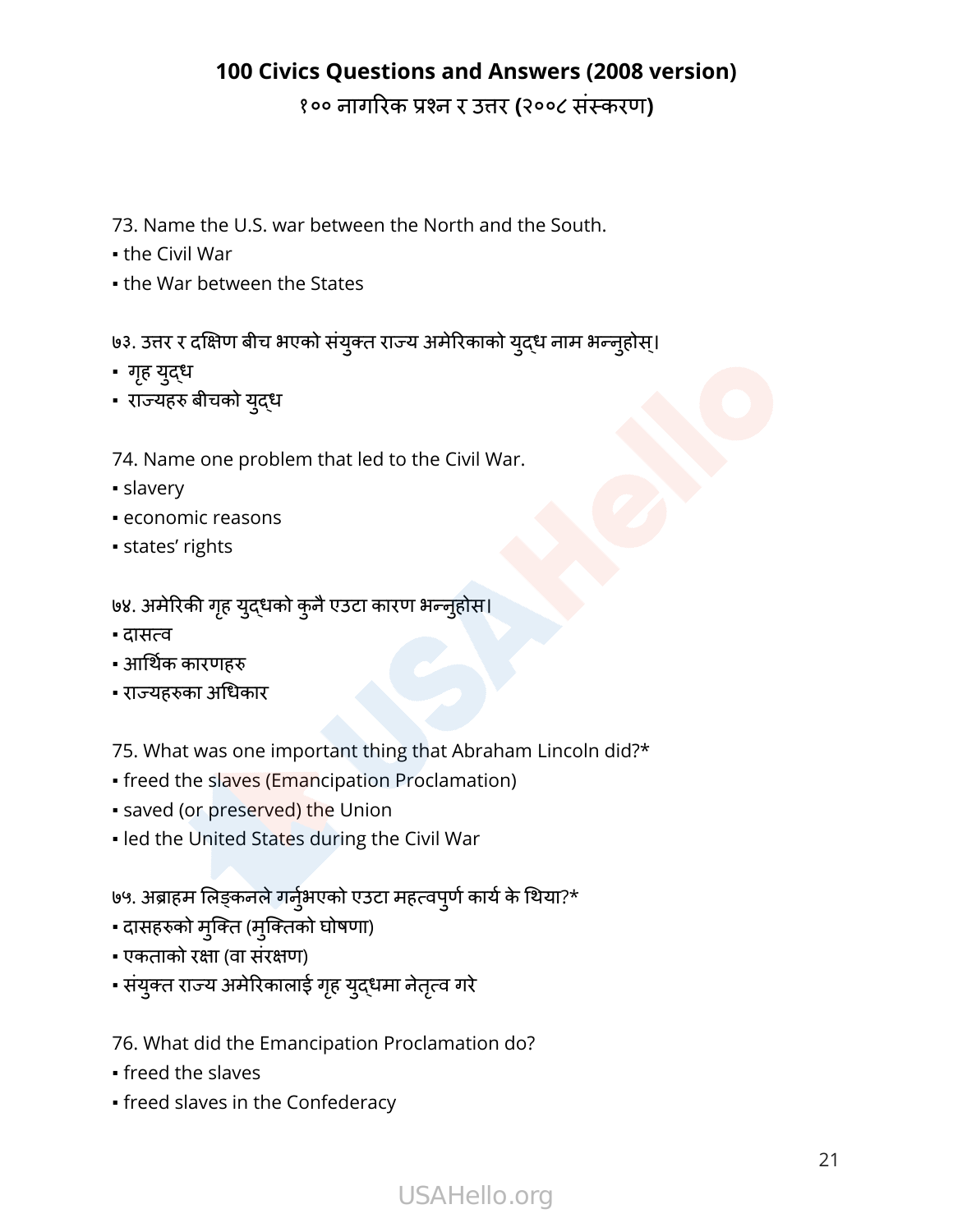१०० नागरिक प्रश्न र उत्तर **(**२००८ संस्करण**)**

- freed slaves in the Confederate states
- **.** freed slaves in most Southern states

७६. मुक्तिको घोषणाले के गर्यो ?

- दासहरुलाई स्वतन्त्र बनायो
- सङ्गठनमा (कन्फे डेरेसीमा) दासहरुलाई स्वतन्त्र बनायो
- सङ्गठनका (कन्फे डेरेट) राज्यहरुमा दासहरुलाई स्वतन्त्र बनायो
- अधिकांश दक्षिणी राज्यहरुमा दासहरुलाई स्वतन्त्र बनायो

77. What did Susan B. Anthony do?

- fought for women's rights
- fought for civil rights

७७. सुसन बि. एन्थोनिले के गर्नुभयो ?

- महिला अधिकारका लागि लड्न्अयो
- नागरिक अधिकारका लागि लड्नभयो ु

C: Recent American History and Other Important Historical Information गः हालसालैको अमेरिकी इतिहास र अन्य महत्वपूर्ण ऐतिहासिक जानकारी

78. Name one war fought by the United States in the 1900s.\*

- World War I
- World War II
- Korean War
- Vietnam War
- (Persian) Gulf War

७८. संयुक्त राज्य अमेरिकाले १९०० को शताब्दीमा लडेको एउटा युद्धको नाम भन्नुहोस्।\*

- प्रथम विश्व यद्ुध
- दोश्रो विश्व यद्ुध
- कोरियन यद्ुध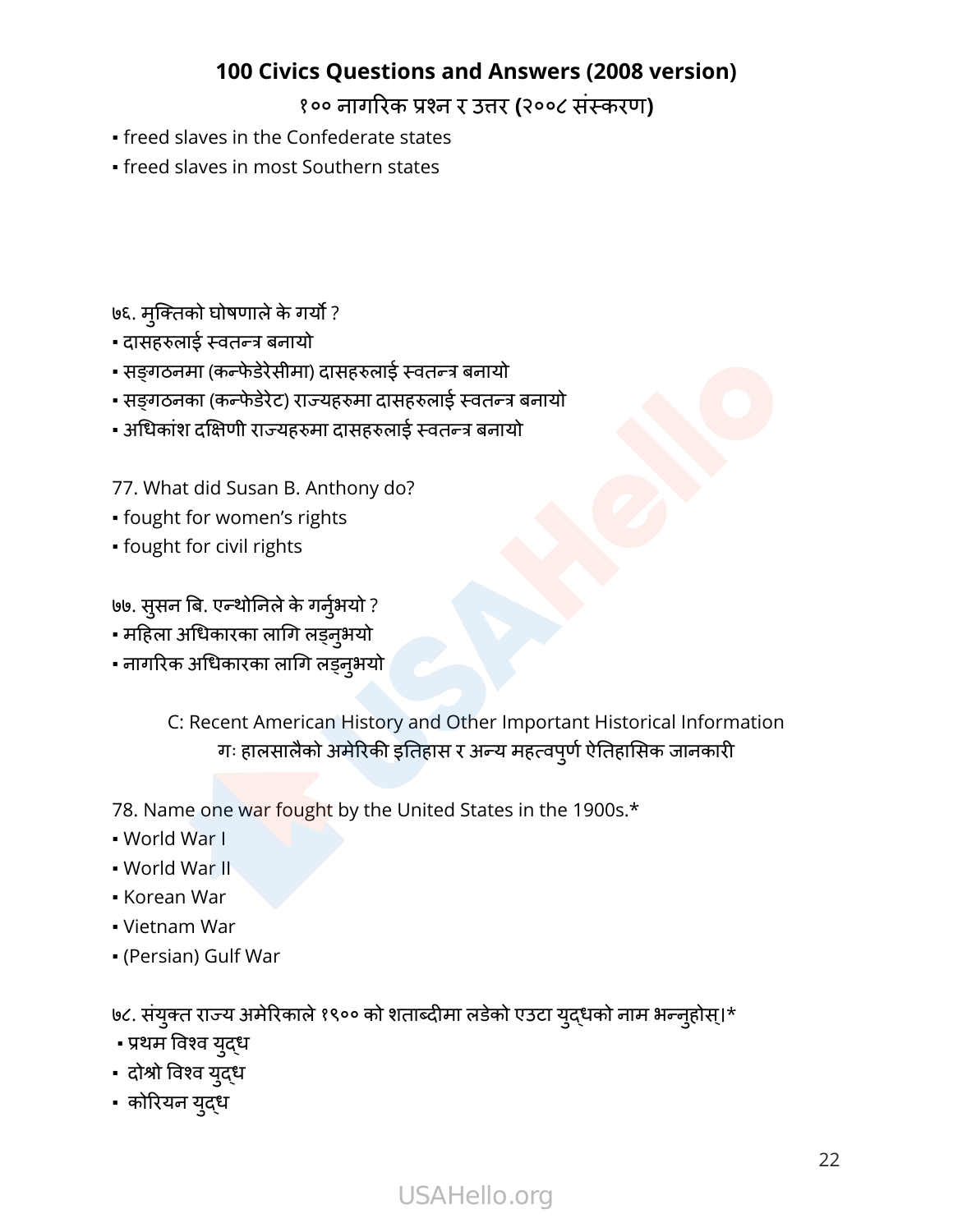१०० नागरिक प्रश्न र उत्तर **(**२००८ संस्करण**)**

- भियतनामी यद्ुध
- (पर्सियन) खाडी युद्ध

79. Who was President during World War I?

▪ (Woodrow) Wilson

७९. प्रथम विश्व युद्धका बेला राष्ट्रपति को हुन्हुन्थ्यो?

▪ (वडरो ु ) विल्सन

80. Who was President during the Great Depression and World War II?

▪ (Franklin) Roosevelt

८०. वृहत् आर्थिक मन्दी र दोश्रो विश्वय्**द्**दका बेला राष्ट्रपति क<mark>ो हुनुहुन्थ्यो ?</mark>

- (फ्र्यान्कलिन) रुजवेल्ट
- 81. Who did the United States fight in World War II?
- Japan, Germany, and Italy
- ८१. दोश्रो विश्वयद्धमा संयुक्त राज्यले कसका विरुद्ध लड्यो?
- जापान, जर्मनी र्म , र ईटाली

82. Before he was President, Eisenhower was a general. What war was he in? ▪ World War II

८२. आइजेन्हावर राष्ट्रपति हुनुभन्दा पहिले, जनरल थिए। उनले कुन युद्ध लडेका थिए?

▪ दोश्रो विश्व यद्ुध

83. During the Cold War, what was the main concern of the United States?

▪ Communism

८३. शीतयुदधका बेला संयुक्त राज्य अमेरिकाको मुख्य चासो के थियो?

▪ साम्यवाद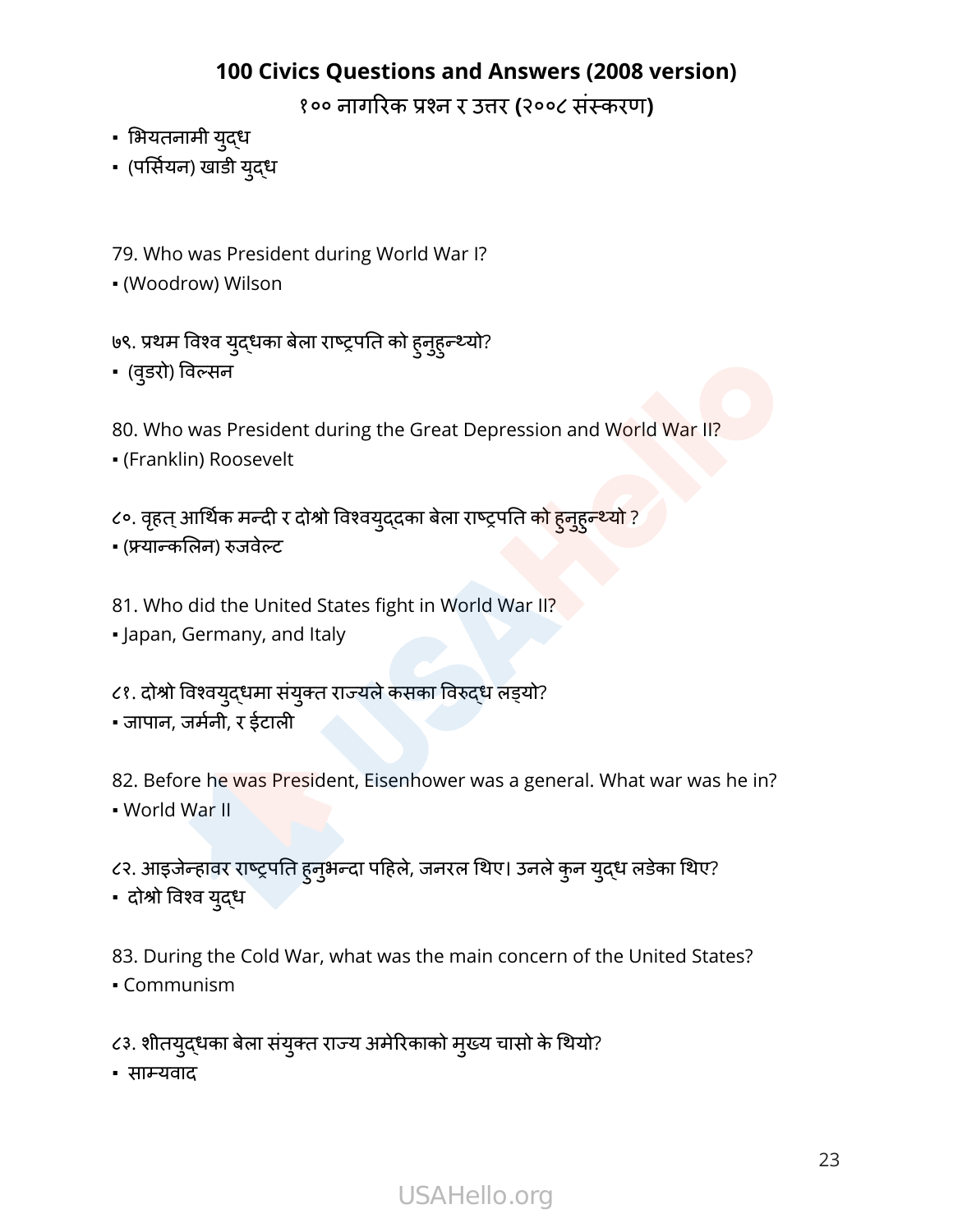84. What movement tried to end racial discrimination?

- civil rights (movement)
- ८४. कुन आन्दोलनले जातीय विभेदको अन्त्य गर्ने प्रयास गर्यो?
- नागरिक अधिकार (आन्दोलन)

85. What did Martin Luther King, Jr. do?\*

- fought for civil rights
- worked for equality for all Americans

८५. मार्टिन लुथर किंग, जुनियरले के गर्नुभयो?\*

- नागरिक अधिकारका लागि लड्नभयो ु
- सबै अमेरिकीहरुको समानताको लागि काम गर्नुभयो

86. What major event happened on September 11, 2001, in the United States?

- **Terrorists attacked the United States.**
- ८६. संयुक्त राज्य अमेरिकाको सन् २००१, सेप्टेम्बर ११ मा भएको मुख्य घटना के हो?
- आतङ्ककारीहरुलेसंयक्ुत राज्य अमेरिकामा आक्रमण गरे

87. Name one American Indian tribe in the United States.

[USCIS Officers will be supplied with a list of federally recognized American Indian tribes.]

- Cherokee
- Navajo
- Sioux
- Chippewa
- Choctaw
- Pueblo
- Apache
- Iroquois
- Creek
- Blackfeet
- Seminole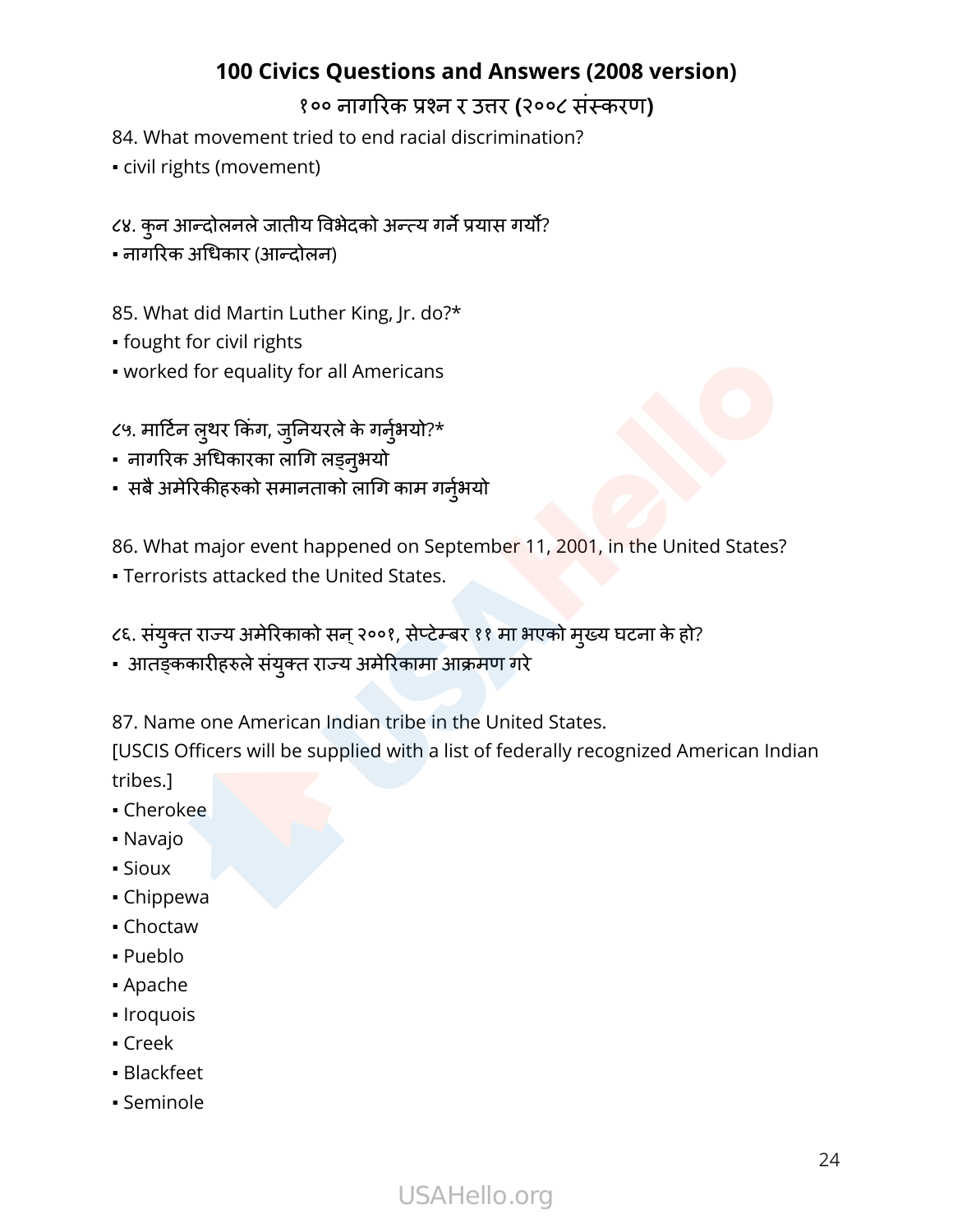१०० नागरिक प्रश्न र उत्तर **(**२००८ संस्करण**)**

- Cheyenne
- Arawak
- Shawnee
- Mohegan
- Huron
- Oneida
- Lakota
- Crow
- Teton
- Hopi
- Inuit

८७. संयुक्त राज्य अमेरिकामा रहेको एक आदिवासी अमेरिकन इन्डियन <mark>जातिको ना</mark>म भन्नुहोस्। [USCIS अधिकृतहरुलाई संघीय पहिचान भएका अमेरिकन इ<mark>न्डियन जातिहरुको</mark> सुची उपलब्ध गराईनेछ]

- चिरोकी
- नाभाहो
- सिउक्स
- चिप्पेवा
- चोक्ट
- पएु ब्लो
- अपाचे
- आइरोक्वा
- क्रिक
- ब्ल्याकफिट
- सेमिनोल
- सेयेन
- अरावक
- सनी
- मोहेगन
- हुरोन
- ओनिडा
- लाकोटा
- क्रो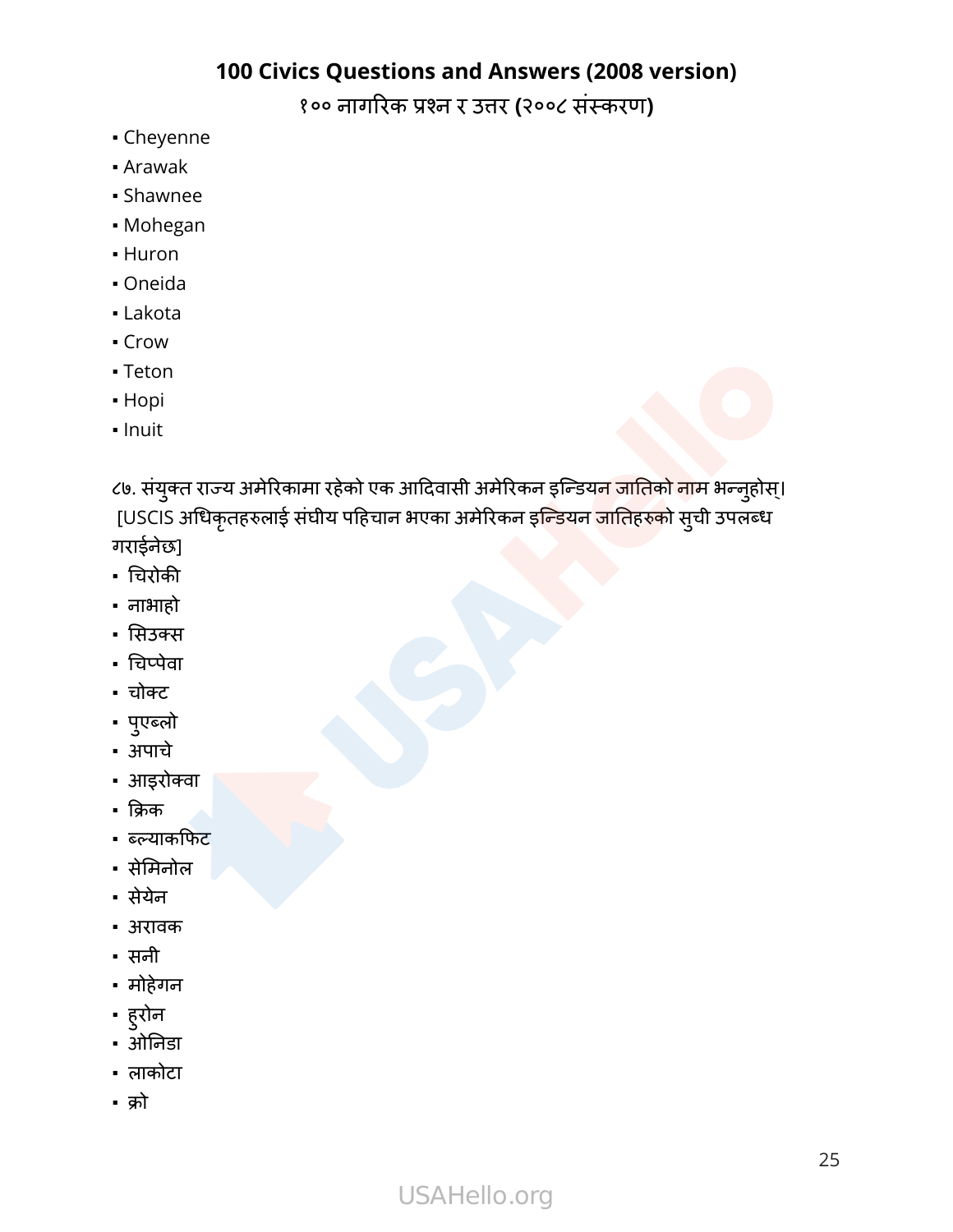१०० नागरिक प्रश्न र उत्तर **(**२००८ संस्करण**)**

- टेटन
- होपी
- ईनुईट

#### INTEGRATED CIVICS एकिकृत नागरिक अध्ययन

#### A: Geography क: भूगोल

- 88. Name one of the two longest rivers in the United States.
- Missouri (River)
- Mississippi (River)

८८. संयुक्त राज्य अमेरिकामा रहेका दुई लामा नदीहरुम<mark>ध्ये कुनै एकको नाम भ</mark>न्नुहोस्।

- मिसरुी (नदी)
- मिसिसिपी (नदी)

89. What ocean is on the West Coast of the United States?

▪ Pacific (Ocean)

८९. संयुक्त राष्ट्रिय अमेरिकाको पश्चिमी तटमा रहेको महासागरको नाम के हो ?

▪ प्रशान्त (महासागर)

90. What ocean is on the East Coast of the United States?

▪ Atlantic (Ocean)

९०. संयुक्त राष्ट्रिय अमेरिकाको पुर्वी तटमा रहेको महासागरको नाम के हो?

- आन्ध्र (महासागर)
- 91. Name one U.S. territory.
- Puerto Rico
- U.S. Virgin Islands
- American Samoa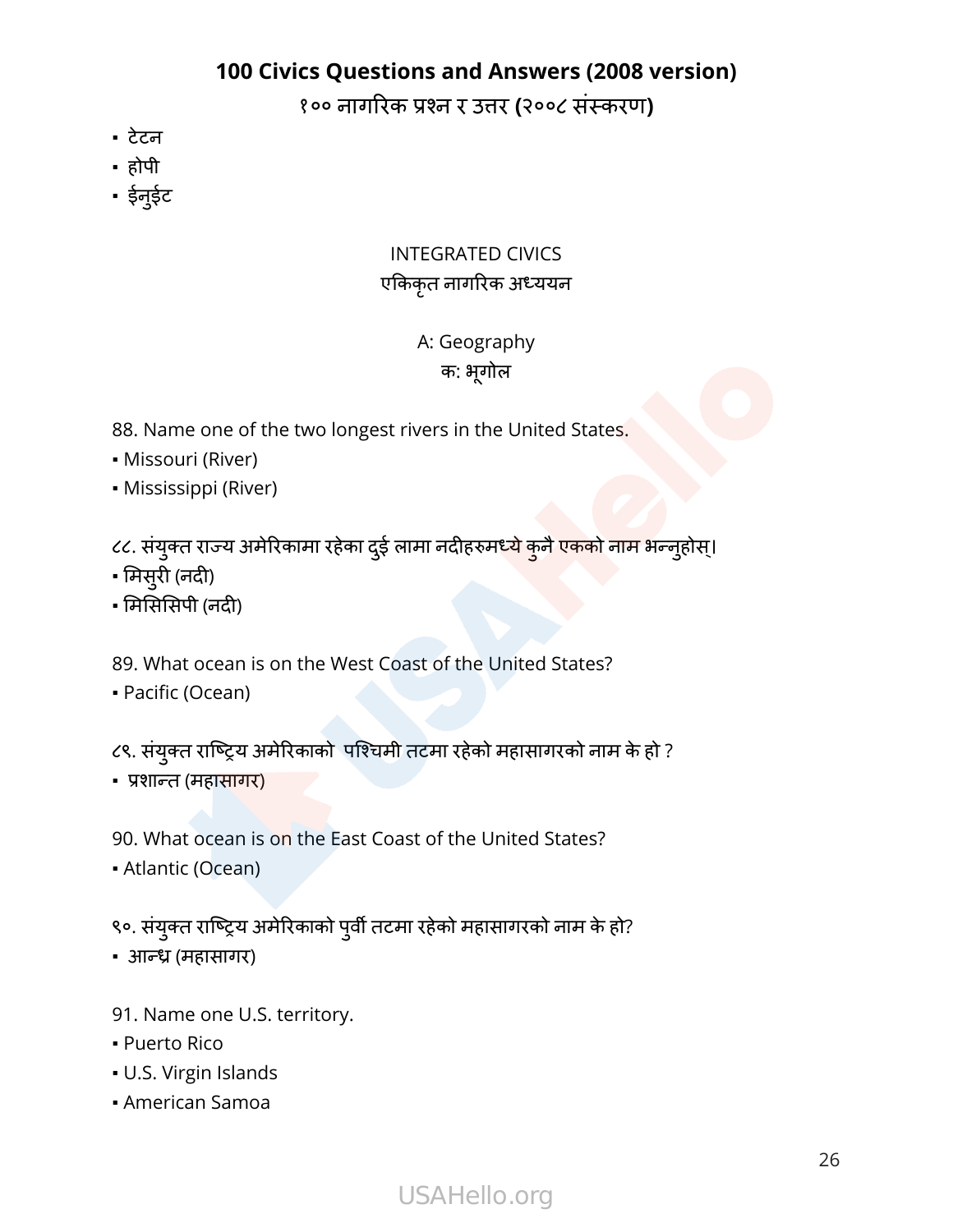१०० नागरिक प्रश्न र उत्तर **(**२००८ संस्करण**)**

- Northern Mariana Islands
- Guam
- ९१. कुनै एक अमेरिकी क्षेत्रको नाम भन्नुहोस्।
- पएुर्तो रिको
- अमेरिकी भर्जिन आईल्याण्ड
- अमेरिकन समोआ
- उत्तरी मारियाना आईल्याण्ड
- ग्वाम

92. Name one state that borders Canada.

- Maine
- New Hampshire
- Vermont
- New York
- Pennsylvania
- Ohio
- Michigan
- Minnesota
- North Dakota
- Montana
- Idaho
- Washington
- Alaska

९२. क्यानडासँग सीमाना जोडिएको एउटा राज्यको नाम भन्नुहोस्।

- मेइन
- न्यूह्याम्प्सर
- भर्मन्र्म ट
- न्यूयोर्क
- पेन्सिलभेनिया
- ओहायो
- मिसिगन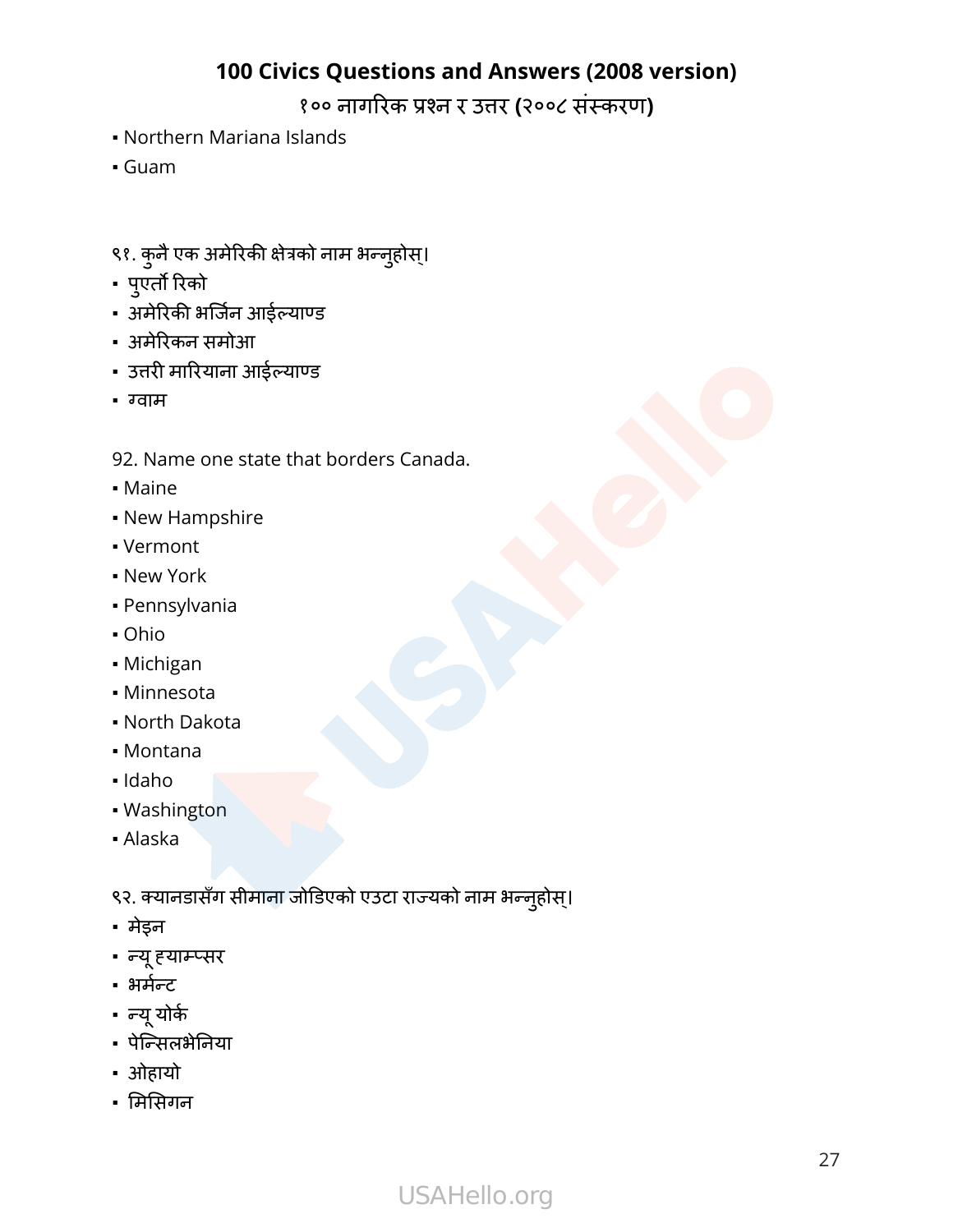१०० नागरिक प्रश्न र उत्तर **(**२००८ संस्करण**)**

- मिनेसोटा
- उत्तर डकोटा
- मोन्टाना
- आइडाहो
- वासिङ्गटन
- अलास्का

93. Name one state that borders Mexico.

- California
- Arizona
- **New Mexico**
- Texas
- ९३. मेक्सिकोसँग सिमाना जोडिएको कुनै एक राज्यको नाम भ<mark>न्नु</mark>होस्<mark>।</mark>
- क्यालिफोर्निया
- अरिजोना
- न्यूमेक्सिको
- टेक्सस

94. What is the capital of the United States?\*

▪ Washington, D.C.

९४. संयुक्त राष्ट्रिय अमेरिकाको राजधानीको नाम के हो?\*

• वासिङ्टन, डी.सी.

95. Where is the Statue of Liberty?\*

- New York (Harbor)
- **Liberty Island**

[Also acceptable are New Jersey, near New York City, and on the Hudson (River).]

९५. स्वतन्त्रताको शालिक कहाँछ?\*

- न्यूयोर्क (हार्वर)
- लिवर्टिआइल्याण्ड

[न्यु जर्सी, न्यूयोर्क शहर नजीक, र हड्सन (नदी)मा पनि स्वीकार्य छन्]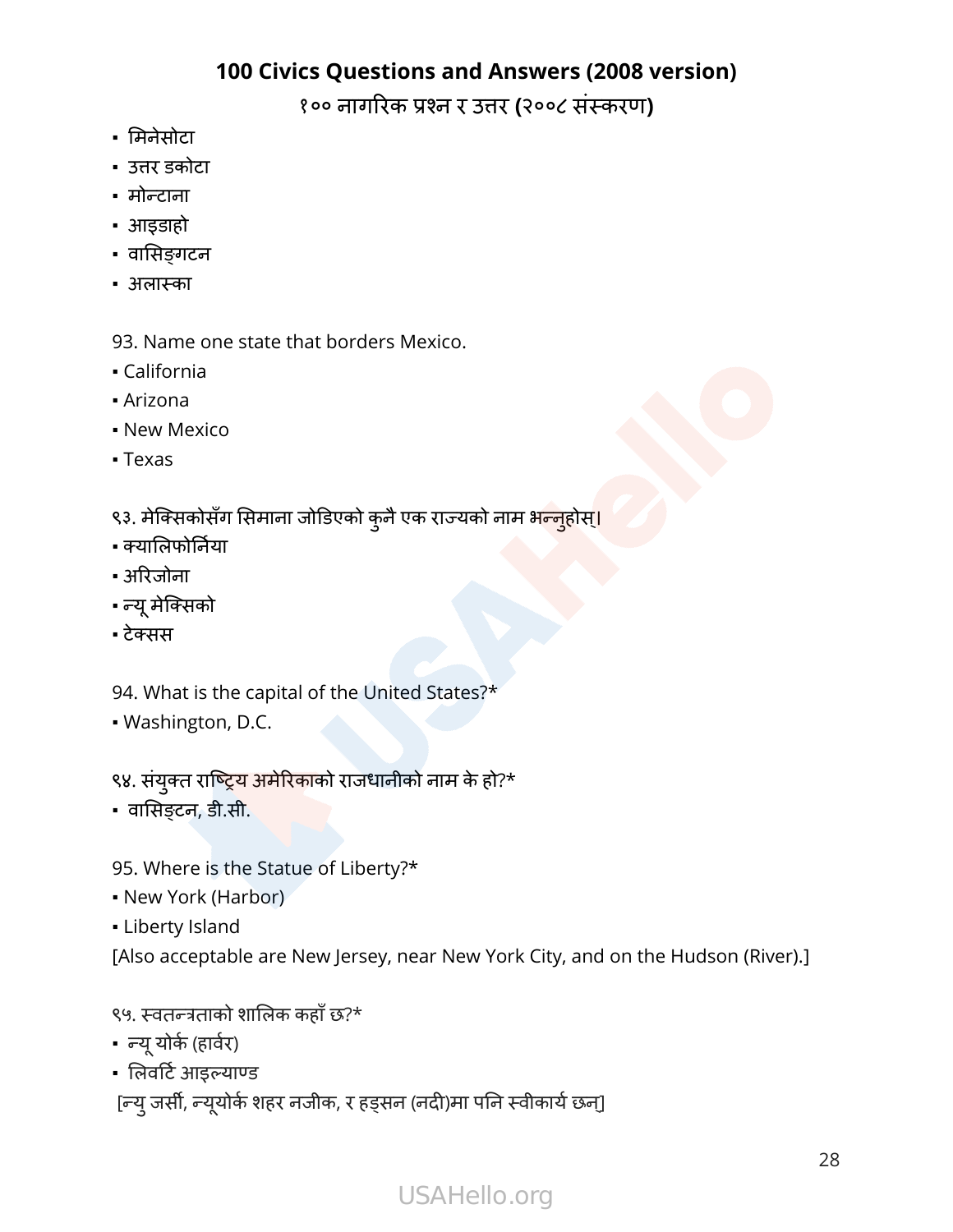१०० नागरिक प्रश्न र उत्तर **(**२००८ संस्करण**)**

B: Symbols खः प्रतीकहरु

96. Why does the flag have 13 stripes?

- because there were 13 original colonies
- because the stripes represent the original colonies

९६. झण्डामा किन १३ वटा धर्साहरु रहेका छन?

- किनकि शरुुवातमा १३ वटा वस्तीहरु थिए
- किनकि ती धर्साहरुले शुरुवाती वस्तीहरुको प्रतिनिधित्व गर्छ<mark>न्</mark>

97. Why does the flag have 50 stars?\*

- **because there is one star for each state**
- because each star represents a state
- **because there are 50 states**

९७. झण्डामा ५० वटा ताराहरु किन रहेका छन?\*्

- किनकि प्रत्येक राज्यको लागि एउटा तारा छ
- किनकि प्रत्येक ताराले एउटा राज्यको प्रतिनिधित्व गरेका छन्
- किनकि ५० वटा राज्यहरु छन्

98. What is the name of the national anthem?

• The Star-Spangled Banner

९८. राष्ट्रिय गानको नाम के हो ?

▪ स्टार-स्प्यांगल्ड व्यानर

C: Holidays गः विदाहरु

99. When do we celebrate Independence Day?\*